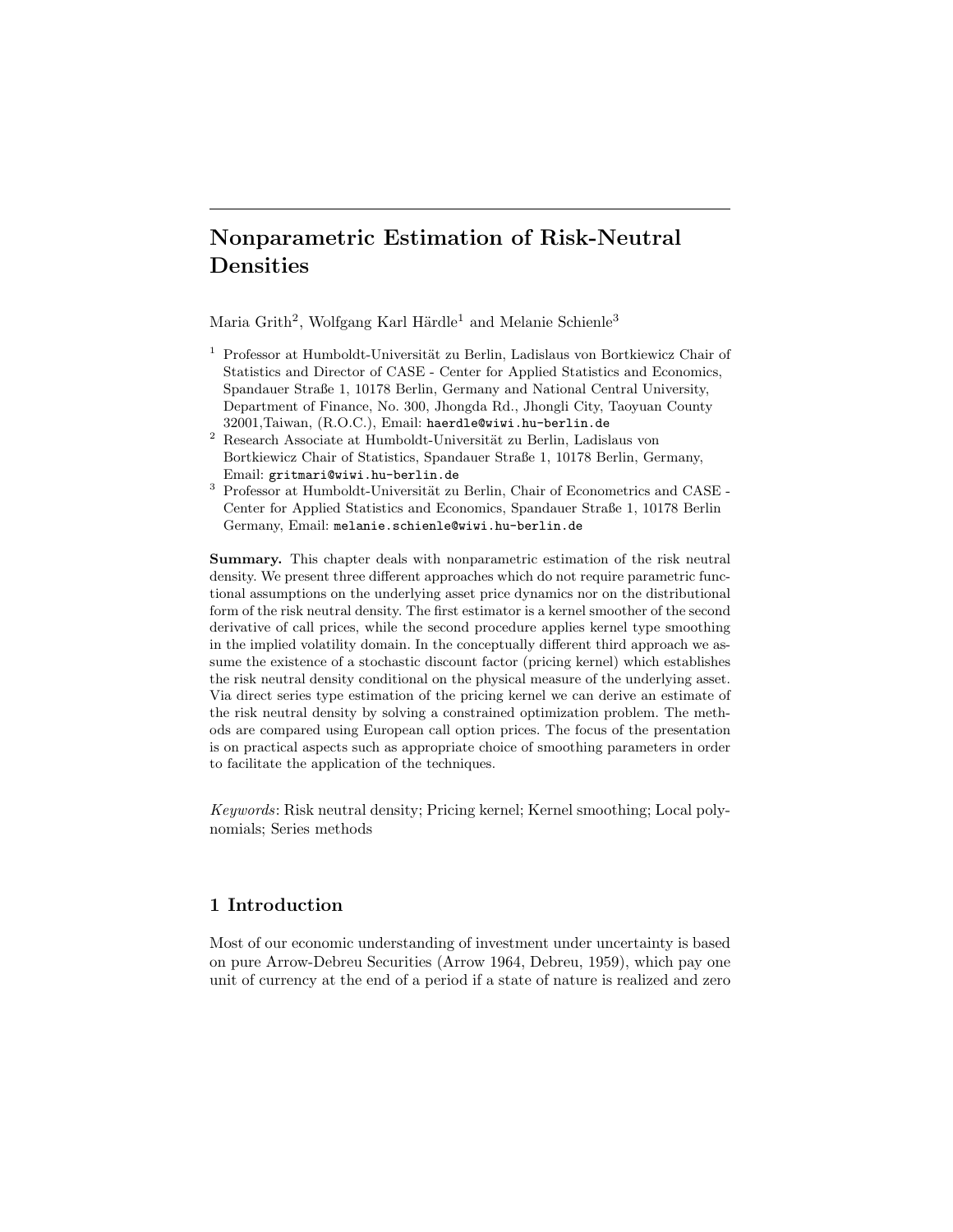otherwise. Their theoretical state-contingent prices are the starting point for pricing any security in an economic equilibrium under uncertainty. In a continuum of states, the prices of the Arrow-Debreu securities are characterized by the state-price density, which yields one dollar if the final state is in the interval  $[x, x+dx]$  when starting from any point x. While one way to justify existence and form of a state-price density is from preference-based equilibrium models (Lucas, 1978), we focus here on the reasoning from arbitrage-based models (Merton, 1973). In these models the state-price density is called risk neutral density (RND) under the assumption that the underlying market is dynamically complete, which we will adopt in the following. The RND also uniquely characterizes the equivalent martingale measure under which all asset prices discounted at the risk-free rate are martingales.

Under the above stated assumption, the price of a European call is obtained by discounting the expected payoff, where the expectation is taken with respect to the risk neutral measure

$$
C(X, \tau, r_{t,\tau}, \delta_{t,\tau}, S_t) = e^{-r_{t,\tau}\tau} \int_0^\infty (S_T - X)^+ q(S_T | \tau, r_{t,\tau}, \delta_{t,\tau}, S_t) dS_T.
$$
 (1)

Here  $S_t$  is the underlying asset price at time t, X the strike price,  $\tau$  the time to maturity,  $T = t + \tau$  the expiration date,  $r_{t,\tau}$  the deterministic risk free interest rate for that maturity T,  $\delta_{t,\tau}$  corresponding dividend yield of the asset,  $q(S_T | \tau, r_{t,\tau}, \delta_{t,\tau}, S_t)$  is the conditional risk neutral density. We assume that these state variables contain all essential information needed for estimation of  $C$  and  $q$  while quantities such as stochastic market volatility, trading volumes, ask-bid spreads are negligible. We write  $q(S_T)$  instead of  $q(S_T|\cdot)$  to keep notation simple. The risk neutral density can be derived from (1) as

$$
q(S_T) = e^{r_{t,\tau}\tau} \left\{ \frac{\partial^2 C}{\partial X^2} \right\}_{X = S_T} . \tag{2}
$$

The relation is due to Breeden and Litzenberger (1978) and is the starting point for two possible estimation strategies: first, estimate a continuous twice-differentiable call function in all its arguments from traded options by smoothing in the call price or secondly, by smoothing in the implied volatility space. In addition to these standard approaches we also introduce a third indirect way via estimation of the empirical pricing kernel. Assuming that all the variables other than X are fixed, the price of the European call option with strike price X expiring in  $\tau$  years under the historical measure p is given by

$$
C(X) = e^{-r_{t,\tau}\tau} \int_0^{\infty} (S_T - X)^+ \frac{q(S_T)}{p(S_T)} p(S_T) dS_T
$$
  
= 
$$
e^{-r_{t,\tau}\tau} \int_0^{\infty} (S_T - X)^+ m(S_T) p(S_T) dS_T,
$$
 (3)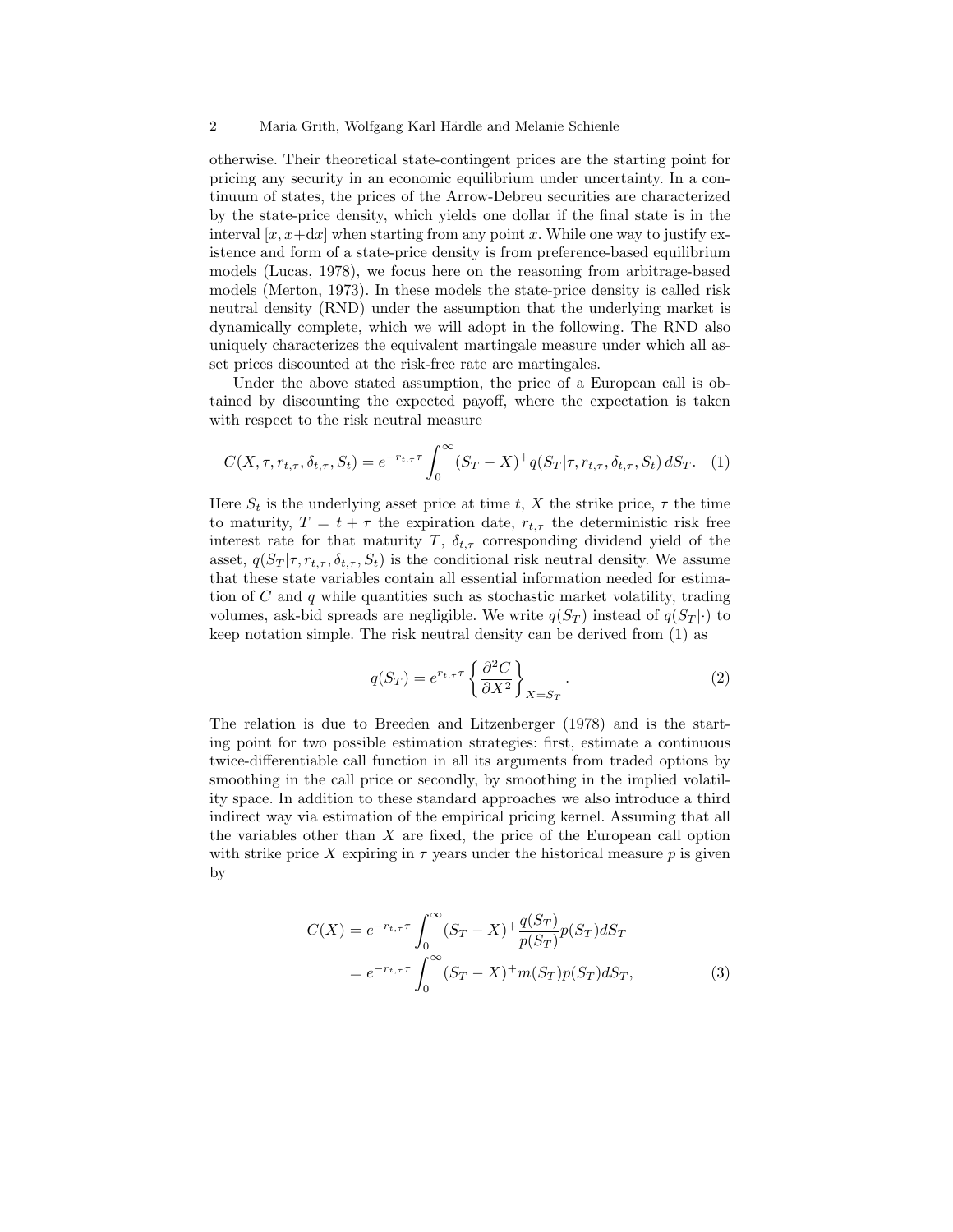where  $p$  is the subjective density of the stock price at the expiration of the option, at time  $T$  and  $m$  is the so called pricing kernel characterizing the change of measure from q to p.

In standard option pricing models such as Merton (1976), Heston (1993) or Bates (1996), estimation of the risk neutral density crucially depends on underlying model assumptions such as the underlying asset price dynamics and the statistical family of distributions that the risk neutral density is assumed to belong to. Consumption based asset pricing models prespecify the preference of the representative agent and condition therefore the shape of the pricing kernel (Lucas, 1978 and Rubinstein, 1976). Recent empirical findings, however, question the validity of these popular specifications which drive the overall result (Campbell, Lo and McKinlay, 1997). Nonparametric estimation offers an alternative by avoiding possibly biased parametric restrictions and therefore reducing the respective misspecification risk. Since nonparametric estimation techniques require larger sample sizes for the same accuracy as a parametric estimation procedure, increasing availability of large data sets as intraday traded option prices have raised their feasibility. On the other hand, due to their flexibility, many existing nonparametric risk neutral density estimation techniques are afflicted by irregularities such as data sparsity in the tails, negative probabilities and integrability to one. We will address these problems by appropriate choices of bandwidths and kernels, suggesting semiparametric techniques or imposing relevant constraints.

We use kernel based methods (local polynomial regression) in each of the first two cases. These methods are flexible and yield point estimates as opposed to series expansion, sieve methods or splines. Though shape constraints such as convexity or monotonicity of the call price are hard to incorporate directly in the estimation step. Therefore in particular in small samples they are not satisfied leading to problems with economic theory. Thus in the estimation via EPK in Section 3 we use series approximation for directly controlling constraints in the estimation.

The rest of the chapter is organized as follows: section 2 describes kernel based regression methods for direct estimation of the RND from the call prices function, section 3 introduces the concept of pricing kernel and explains the indirect method of estimating RND, section 4 concludes. Throughout the chapter empirical studies using EUREX DAX Index based European option data illustrate the methods, comparing their performance.

# 2 Estimation of RND based on the second derivative

The standard approach for a nonparametric estimator for the risk neutral density is by estimating the second derivative of the call price with respect to the strike X. Then an estimate for q is obtained by discounting according to (2). Therefore in the following we focus on estimation of the second derivative of a regression function.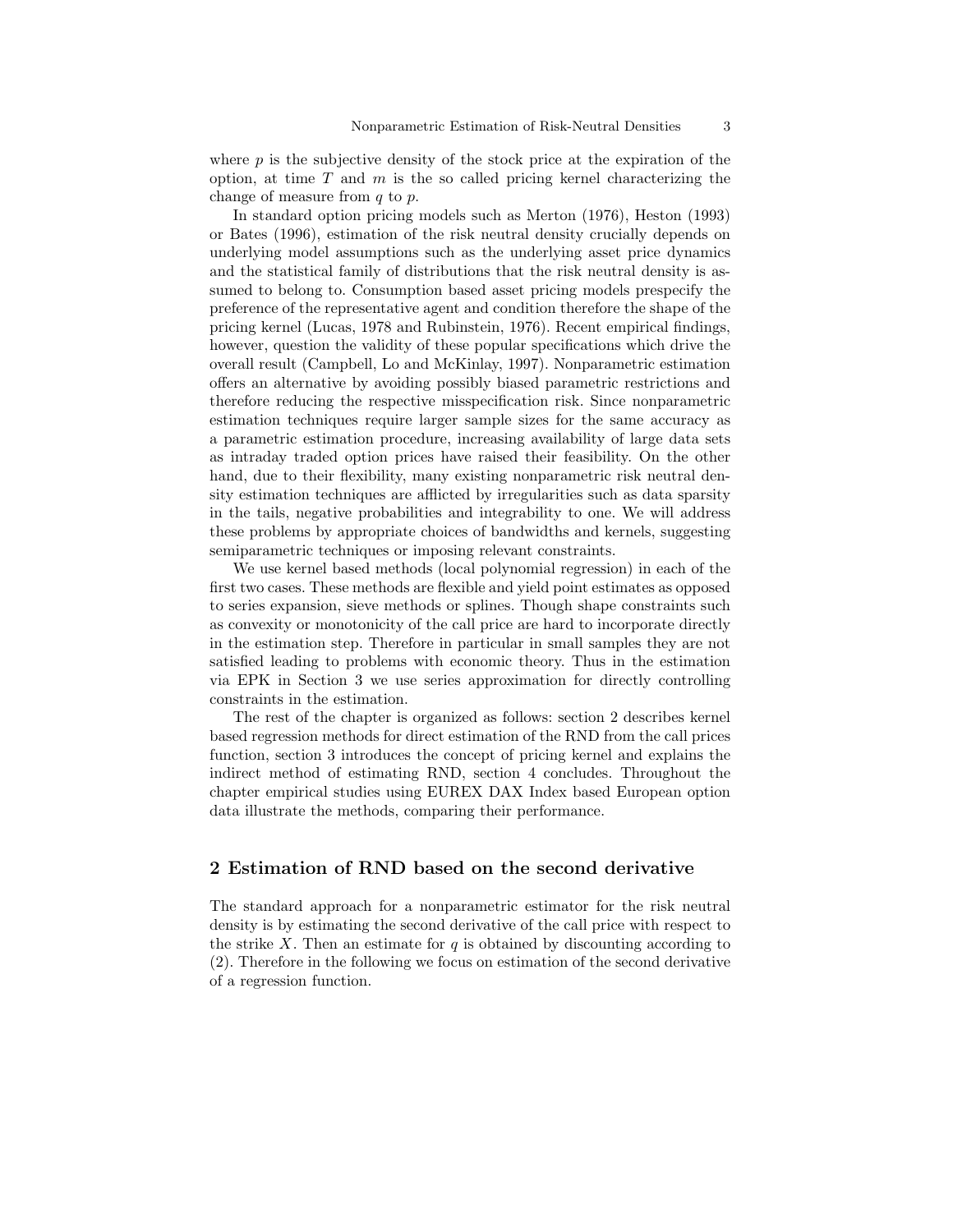Call the d-dimensional vector of covariates Z which comprises all estimation relevant variables of  $(X, \tau, r_{t,\tau}, \delta_{t,\tau}, S_t)$  from (1) and denote call prices as response Y. From paired observations  $Y_i$  and  $\mathbf{Z}_i = (Z_{ik})_{k=1}^d$ , for  $i = 1, ..., n$ we want to estimate the following general, possibly nonlinear relationship

$$
Y_i = C(\mathbf{Z}_i) + \varepsilon_i, \quad i = 1, ..., n
$$
\n<sup>(4)</sup>

where  $C(\cdot): \mathbb{R}^d \to \mathbb{R}$  is a smooth function in all d dimensions and  $\varepsilon_i$  is i.i.d. with  $\mathrm{E}[\varepsilon_i|\mathbf{Z}_i]=0.$ 

Kernel based methods are local techniques for estimating the function C at any point z in its domain; they use a weighted average of the  $Y_i$ -s to yield fitted values via

$$
\hat{C}(\mathbf{z}) = \sum_{i=1}^{n} w_i(\mathbf{z}) Y_i
$$
\n(5)

where the weights  $w_i(\mathbf{z})$  assigned to each point of fit  $\mathbf{z}$  decline for increasing distance  $|\mathbf{Z}_i - \mathbf{z}|$  and  $\frac{1}{n} \sum_{i=1}^n w_i(\mathbf{z}) = 1$ . Kernel regression methods use kernel functions to construct weights. A univariate kernel is a smooth, symmetric real-valued squared integrable function  $K(u) : \mathbb{R} \to \mathbb{R}$  which integrates to one. We can think of a standard kernel function as a probability density with potentially compact support. Examples of such  $K$  are presented in Table 1.

| Uniform      | $\frac{1}{2}$ I( u  $\leq$ 1)                            |
|--------------|----------------------------------------------------------|
| Triangle     | $(1- u )\mathrm{I}( u \leq 1)$                           |
| Epanechnikov | $\frac{3}{4}(1-u^2)\mathrm{I}( u \leq 1)$                |
|              | Quartic (Biweight) $\frac{15}{16}(1-u^2)^2 I( u  \le 1)$ |
| Triweight    | $\frac{35}{32}(1-u^2)^3$ I( u  $\leq 1$ )                |
| Gaussian     | $\frac{1}{\sqrt{2\pi}}\exp\left(-\frac{1}{2}u^2\right)$  |
| Cosine       | $\frac{\pi}{4} \cos(\frac{\pi}{2}u) I( u  \leq 1)$       |
|              |                                                          |

**Table 1.** Kernel functions  $K(u)$ 

Furthermore, there exist more general types of kernel functions, so called higher order kernels, which can be used for bias refinements in the estimation, see Subsection 2.1. The order of a kernel  $v > 0$  is defined as the first nonzero moment of the kernel, that is

$$
\int u^l K(u) du = 0, \quad l = 1, ..., \nu - 1
$$
\n
$$
\int u^v K(u) du = \kappa_v \neq 0
$$
\n(6)

and  $\kappa_v < \infty$ . Solving the system of equations (6) for kernel functions integrating to unity for a fixed  $v$ , yields a  $v$ -th order kernel. The larger  $v$ , however,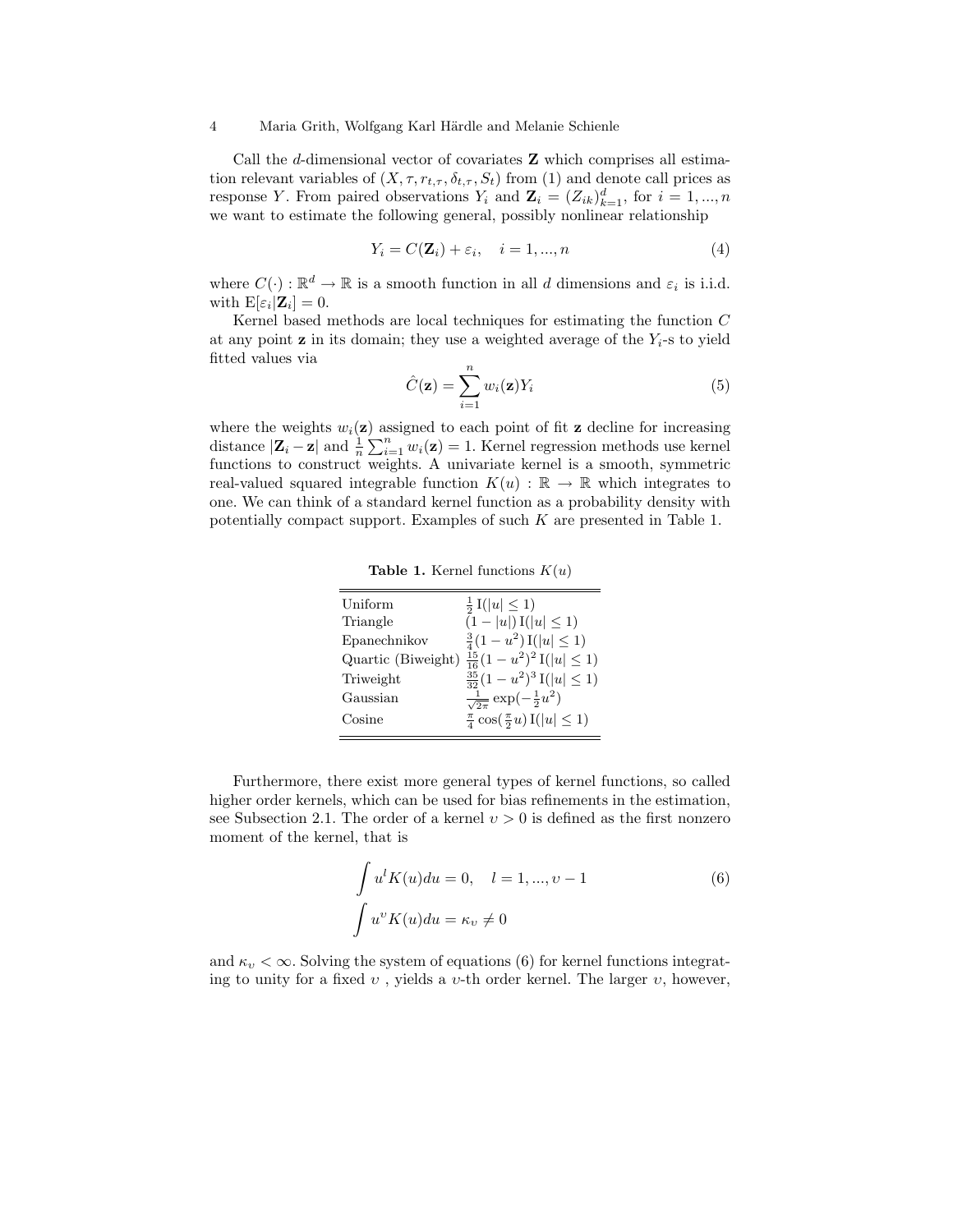the more "wiggly" the resulting kernel becomes - covering more and more negative areas. Here we mostly consider standard second order kernels, which are nonnegative functions.

Set  $K_h(u) = \frac{1}{h} K\left(\frac{u}{h}\right)$  for all  $u \in \mathbb{R}$  where h is the bandwidth, the smoothing parameter. In a d-dimensional space, for each pair  $z$  and  $z_i$  the multivariate kernel function  $\mathcal{K}(\mathbf{z} - \mathbf{Z}_i) : \mathbb{R}^d \to \mathbb{R}$  must analogously fulfil

$$
\mathcal{K}_H(\mathbf{z}-\mathbf{Z}_i)=\frac{1}{det(H)}\mathcal{K}\{H^{-1}(\mathbf{z}-\mathbf{Z}_i)\}
$$

where  $H = \text{diag}(\tilde{h})$  is the diagonal matrix of bandwidths  $\tilde{h} = [h_1, ..., h_d]$ . The matrix  $H$  can in general also contain off-diagonal elements - but in practice such generality is not needed. Define the multidimensional kernel  $\mathcal{K}_H(\mathbf{z} - \mathbf{Z}_i)$ as a product of univariate kernels

$$
\mathcal{K}_H(\mathbf{z}-\mathbf{Z}_i)=\prod_{k=1}^d K\left(\frac{z_k-Z_{ik}}{h_k}\right).
$$

For expositional simplicity we let  $h_1 = \cdots = h_d = h$ . Details on how to choose the optimal bandwidths are addressed in the next section.

The simplest case of choosing  $w_i$  in (5) is to use Nadaraya-Watson weights

$$
w_i(\mathbf{z}) = \frac{\mathcal{K}_h(\mathbf{z} - \mathbf{Z}_i)}{\sum_{i=1}^n \mathcal{K}_h(\mathbf{z} - \mathbf{Z}_i)}.
$$

These are a special constant case of general local polynomial weights derived below. Besides other choices of weights such as in the k-nearest neighbour or the Gasser-Müller estimator are possible. Estimators of the second derivative of a function are constructed by twice differentiating the estimator of the function. In this case these estimators, however, have inferior statistical properties and are therefore not included here. References are e.g. Härdle at al. (2004) and Fan and Gijbels (1996). We focus on local polynomial estimation which directly yields estimates of derivatives. The idea of local polynomial regression is based on Taylor expansion approximating an unknown function  $C$  at a point  $\bf{z}$ . In order to keep notation simple we will first illustrate the method for the univariate case. The multivariate case is systematically the same and will be sketched afterwards.

Locally any sufficiently smooth function  $C$  can be approximated by a polynomial of degree p

$$
C(Z_i) = \sum_{j=0}^{p} \frac{C^{(j)}(z)}{j!} (Z_i - z)^j + \mathcal{O}\{(Z_i - z)^{p+1}\}\
$$
  
= 
$$
\sum_{j=0}^{p} \beta_j (Z_i - z)^j + \mathcal{O}\{(Z_i - z)^{p+1}\}\
$$
 (7)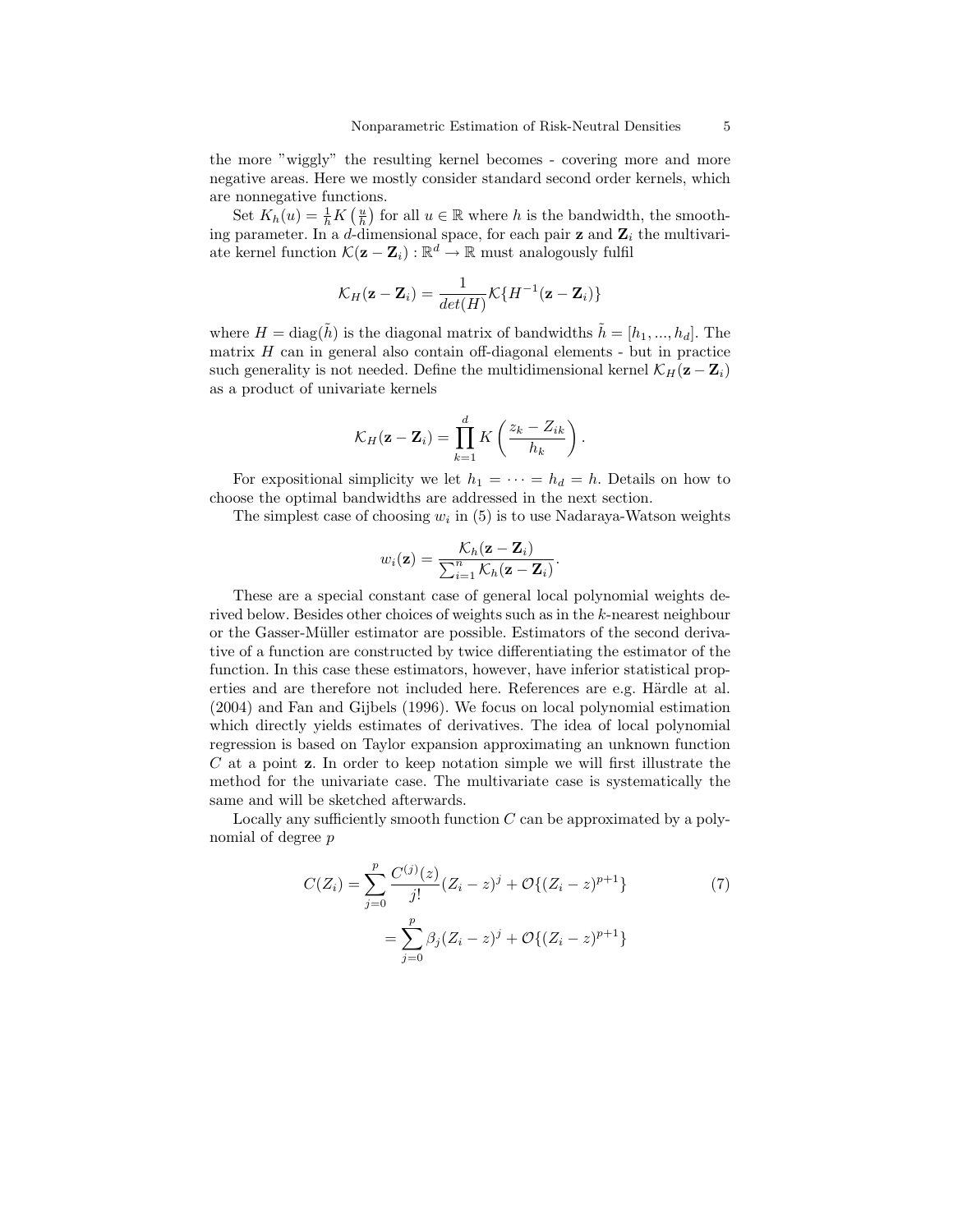with  $i = 1, ..., n$ . Therefore by minimizing a locally weighted least squares regression

$$
\min_{\beta} \sum_{i=1}^{n} \left\{ Y_i - \sum_{j=0}^{p} \beta_j(z)(z - Z_i)^j \right\}^2 \mathcal{K}_h(z - Z_i).
$$
 (8)

the solution  $\hat{\beta}_0(z)$  provides an estimator of C at point z, while  $j! \hat{\beta}_j(z)$ , with  $j = 1, ..., p$  are the estimated derivatives at that point. Closed forms for  $\hat{\beta}(z) = (\hat{\beta}_0(z), \dots, \hat{\beta}_p(z))$  can be obtained by solving (8) via equating the corresponding system of first order conditions to zero. As we are interested in an estimator for the second derivative of a function, we should choose  $p \geq 2$ . As will be outlined in the subsection below, for good statistical properties without requiring too much smoothness  $p = 3$  will be a suitable choice.

In d-dimensional case, expansion (7) will include mixed terms which must be appropriately ordered. Then the interpretation of the coefficients is similar:  $\hat{\beta}_0(\mathbf{z})$  is the estimator of C at point **z**, while  $j! \hat{\beta}_j(\mathbf{z}) = j! [\beta_{j1}(\mathbf{z}), \cdots, \beta_{j\mu}(\mathbf{z})]$ with  $\mu = 1, ..., N_j$  is N<sub>j</sub>-dimensional vector of j-th order derivatives of C evaluated at point **z**. It is obvious that  $N_0 = 1$  ( $\beta_0$  is the local constant) and  $N_1 = d$  ( $\beta_1$  is the vector of partial derivatives) but for  $j \geq 2$  the expansion contains cross order derivatives and the general formula for  $N_j$  is

$$
N_j = \binom{d+j-1}{j-1} = \frac{(d+j-1)!}{(j-1)!}.
$$

For example, when  $j = 2$  we have  $N_2 = d(d+1)/2$  distinct derivatives and,  $\nabla^{(2)}\hat{C}(\mathbf{z}) = 2\hat{\beta}_2(\mathbf{z})$  is the estimate of

$$
\nabla^{(2)}C(\mathbf{z}) = \begin{pmatrix} \frac{\partial^2 C(\mathbf{z})}{\partial z_1^2} \\ \frac{\partial^2 C(\mathbf{z})}{\partial z_1 \partial z_2} \\ \vdots \\ \frac{\partial^2 C(\mathbf{z})}{\partial z_d^2} \end{pmatrix}.
$$

For the estimation of the RND we are interested in the second derivative of the call price with respect to the strike price  $X$ . In our notation with  $z = (X, \tau, r_{t,\tau}, \delta_{t,\tau}, S_t)$  this is  $2\beta_{21}$ . Thus

$$
\hat{q}(S_T) = 2e^{r_{t,\tau}}\hat{\beta}_{21}(S_T, \mathbf{z}_{-1}) = e^{r_{t,\tau}\tau} \left\{ \frac{\partial^2 C(\mathbf{z})}{\partial z_1^2} \right\}_{X = S_T}
$$

with  $\mathbf{z}_{-1} = (\tau, r_{t,\tau}, \delta_{t,\tau}, S_t)$ .

## 2.1 Statistical Properties

Assume for simplicity that C is univariate and has continuous derivatives of total order  $(p + 1)$ . The probability density function  $f_Z$  of  $(Z_1, ..., Z_n)$  is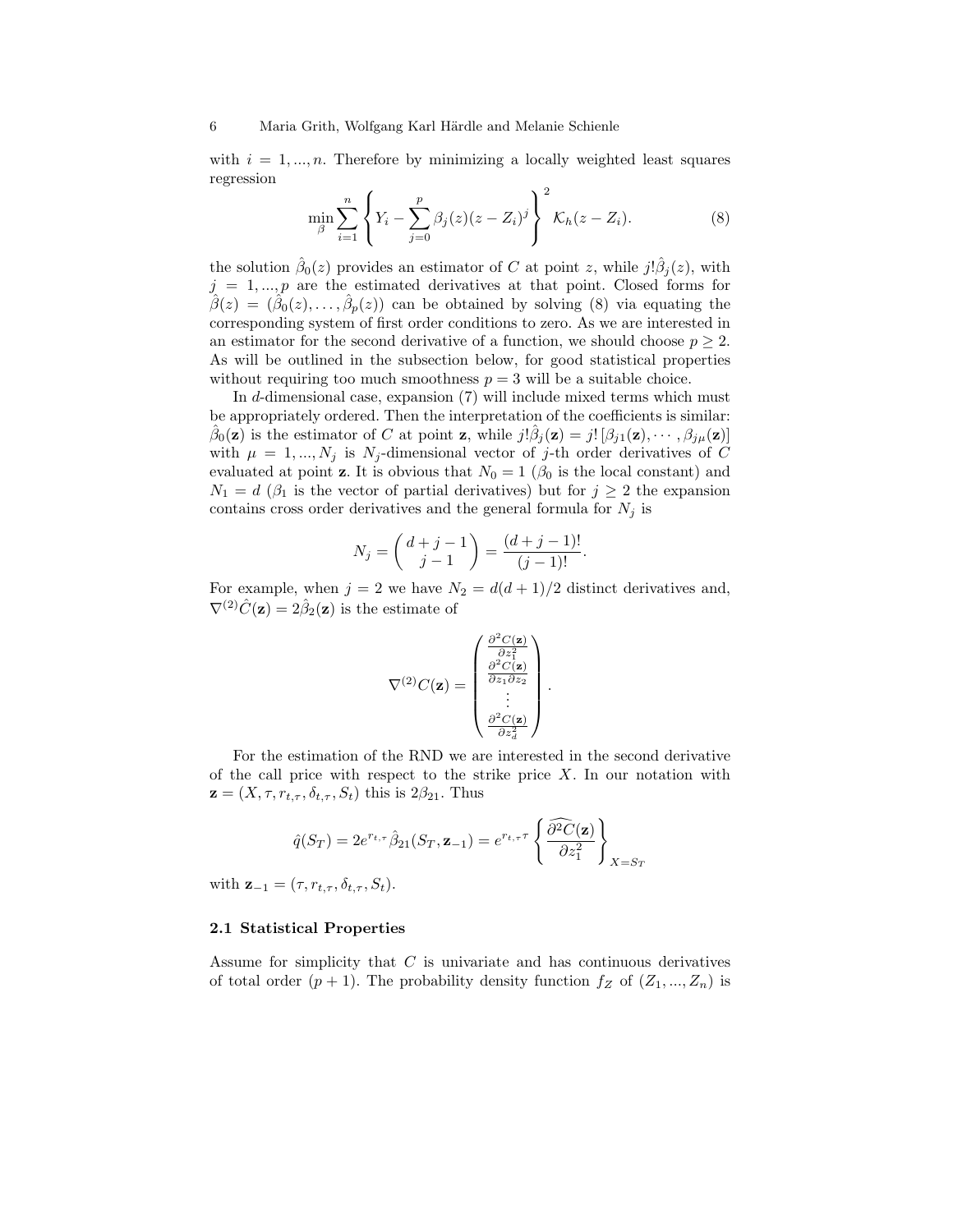continuous and  $(p + 1)$  times continuously differentiable  $(f_Z \geq 0)$  and also  $K(u)$  is a bounded second order kernel having compact support. Let  $\hat{C}^{(j)}$ denote the estimator of  $C^{(j)}$  based on a p-th order local polynomial fit  $(j \leq p)$ . The results below are standard and can be found for instance in Li and Racine (2007).

**Theorem 1.** When  $p - j$  is odd, the bias is

$$
\mathsf{E}\left[\hat{C}^{(j)}(z)\right] - C^{(j)}(z) = h^{p-j+1}c_{1,j,p}\left\{\frac{\omega^{(p+1)}(z)}{(p+1)!}\right\} + \mathcal{O}(h^{p-l+1}).\tag{9}
$$

When  $p - j$  is even, the bias is

$$
\mathsf{E}\left[\hat{C}^{(j)}(z)\right] - C^{(j)}(z) = h^{p-j+2}c_{2,j,p}\left\{\frac{\omega^{(p+2)}(z)}{(p+2)!}\right\}\int u^{p+2}K(u)du \quad (10)
$$

$$
+ h^{p-j+2}c_{3,j,p}\left\{\frac{\omega^{(p+1)}(z)f^{(1)}(z)}{f(z)(p+1)!}\right\}
$$

where  $\omega(z) = \left\{\hat{C}(z) - C(z)\right\} f(z)$ . In either case

$$
\text{Var}\left(\hat{C}^{(j)}(z)\right) = \left\{\frac{c_{4,j,p}\sigma^2(z)}{nh^{2j+1}}\right\} + \mathcal{O}\left\{(nh^{2j+1})^{-1}\right\}.\tag{11}
$$

The exact form of the constants  $c_{a,j,p}$  for  $a = 1, 2, 3, 4$  can be found in Ruppert and Wand (1994).

For illustration consider the special case  $p = 0$  and  $j = 0$  - local constant estimation of a function. The bias is

$$
\frac{h^2}{2} \left\{ C^{(2)}(z) + 2 \frac{C^{(1)}(z) f_X^{(1)}(z)}{f_Z(z)} \right\} \mu_2(K) , \qquad (12)
$$

with  $\mu_2(K) = \int u^2 K(u) du$ . For  $p = 1$  and  $j = 0$  - local linear estimation of a function - the bias becomes

$$
\frac{h^2}{2} \left\{ C^{(2)}(z) \right\} \mu_2(K). \tag{13}
$$

Observe in general from (9) and (10) that the bias for  $p - j$  even contains an additional design dependent term with factor  $\frac{f_X^{(1)}(z)}{f_Z(z)}$  as opposed to the odd case. Sign and size of this quantity, however, depend on the shape of the underlying estimated function and the shape of  $f_Z$ . In particular at the boundary of the support of  $Z$  small values of  $f_Z$  inflate the entire term. Therefore odd values of  $p - j$  are preferable avoiding such boundary bias problems and pertaining the same variance. In our case, we are interested in the second derivative. We therefore choose the design adaptive order  $p = 3$  and not  $p = 2$ according to Theorem 1.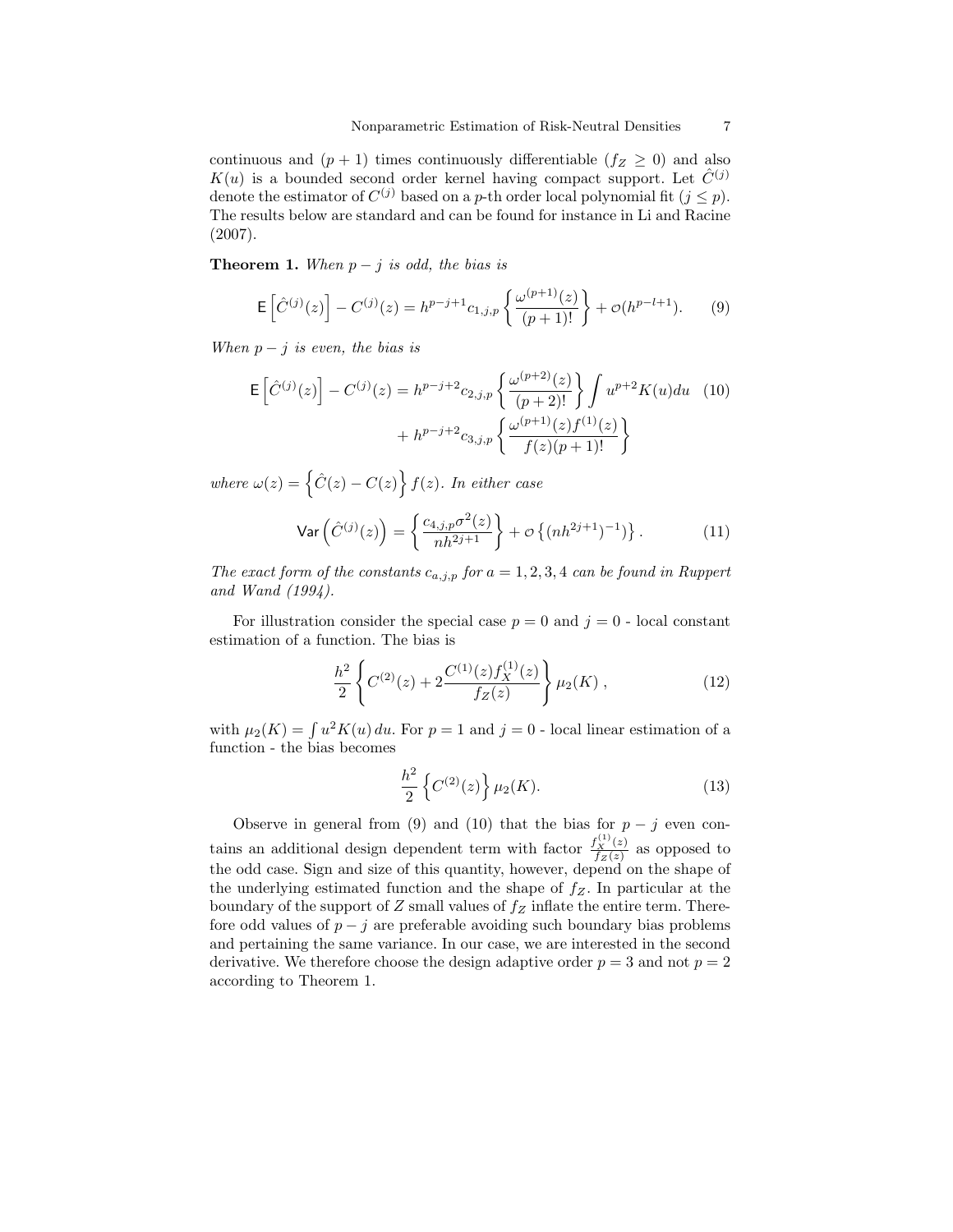With higher order kernels  $(6)$  of order  $v$  and corresponding higher smoothness assumptions the bias in Theorem 1 can be further reduced to be of order  $h^v$  for fixed p and j with  $v > p - j + 2$  without changing the rate in the variance. In practice the order  $v$ , however, cannot be chosen too large as with increasing  $v$  the estimates have robustness problems in finite samples due to negative weights associated with the kernels (Müller, 1988).

Observe from Theorem 1 that kernel estimation of a derivative is harder than of the function itself. While the variance in the function estimation decreases with  $\mathcal{O}(1/(nh))$  the corresponding rate in the second derivative is only  $\mathcal{O}_P(1/(nh^5))$  which is much slower. Therefore the finite sample performance of second derivatives lacks the precision of the fit achieved for the function.

Rates of convergence can be judged according to the MSE. Assuming that  $p - j$  is odd, it is

$$
MSE(z, h, j) = E \left[ \hat{C}^{(j)}(z) - C^{(j)}(z) \right]^2
$$
  
=  $\mathcal{O} \{ \underbrace{h^{2(p-j+1)}}_{bias^2} + \underbrace{(nh^{2j+1})^{-1}}_{var} \}.$  (14)

For constructing confidence intervals of the nonparametric estimates use the following normality result

**Theorem 2.** Under some additional moment assumptions it is for  $p - j$  odd

$$
\sqrt{nh^{2j+1}} \{\hat{C}^{(j)}(z) - C^{(j)}(z)\} \to \mathsf{N}(0, V_j)
$$
\n(15)

with  $V_i$  as in Theorem 1.

For a precise statement of the standard moment conditions see Li and Racine (2007). Analogous results to Theorem 1 and 2 hold for d-dimensional functions. The only remarkable systematic difference is that the dimension of the regressors enters in the rate of the variance which is then  $\mathcal{O}_P\{(nh^{2j+d})^{-1}\}.$ Likewise the rate in the CLT also deteriorates with d and is  $nh^{2j+d}$ . This phenomenon is known in the literature as the curse of dimensionality capturing the fact that finite sample performance of nonparametric estimators decreases with an increasing number of regressors. Therefore in practice appropriate semiparametric dimension reduction techniques are used. They keep high modeling flexibility but yield better finite sample properties in regression settings with more than three regressors. See Subsection 2.3 for details.

#### 2.2 Selection of smoothing parameter

Most important for good nonparametric estimation results is an appropriate choice of bandwidth. Other parameters like the selection of a suitable kernel K only have little influence on the final result in practice. This is because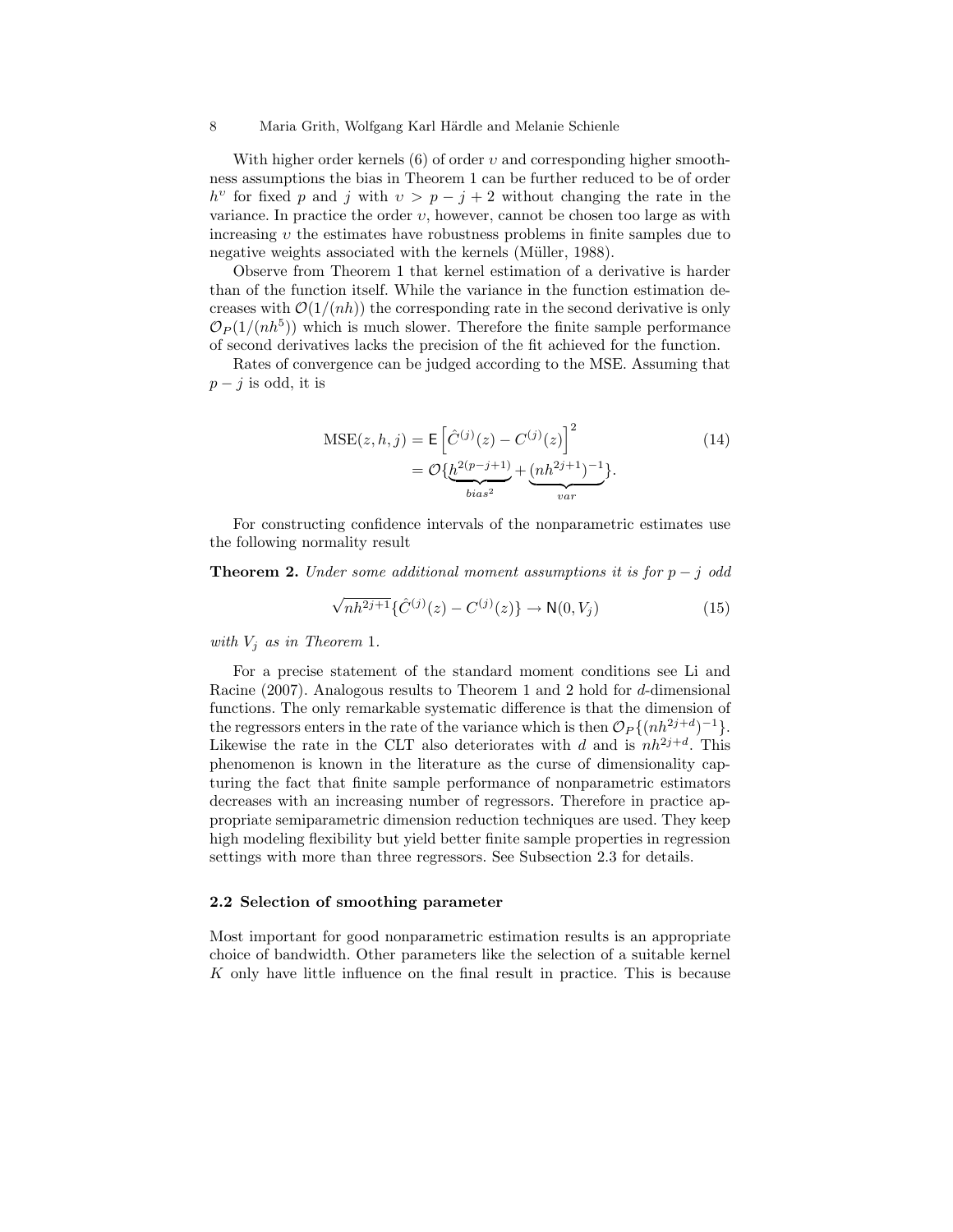kernel functions can be rescaled such that the difference between two kernel estimates using two different kernels is almost negligible (Marron and Nolan, 1988). For the choice of order  $p$  of the employed local polynomial estimator it is sufficient to follow the logic outlined above.



Fig. 1. MASE (simple line), squared bias (dashed line) and variance part (dotted line) for simulated data, weights  $w(x) = I(x \in [0.05, 0.95])$ 

An optimal bandwidth should minimize both bias and variance of the estimator. Though according to Theorem 1 there is a tradeoff between these quantities as smaller bandwidths would reduce the bias but inflate the variance. Therefore selecting h by minimizing  $MSE(\mathbf{z}, h, j)$  (14) balances bias and variance (see Figure 1 for an illustration in averages). However, such a choice depends on the location  $z$ . For a global choice use an integrated criterion like the weighted intergrated mean square error (WIMSE)

$$
\text{WIMSE}(h, j) = \int \text{MSE}(\mathbf{z}, h, j) \psi(\mathbf{z}) d\mathbf{z} = \int \mathsf{E}[\hat{C}^{(j)}(\mathbf{z}) - C^{(j)}(\mathbf{z})]^2 \psi(\mathbf{z}) d\mathbf{z}
$$
\n(16)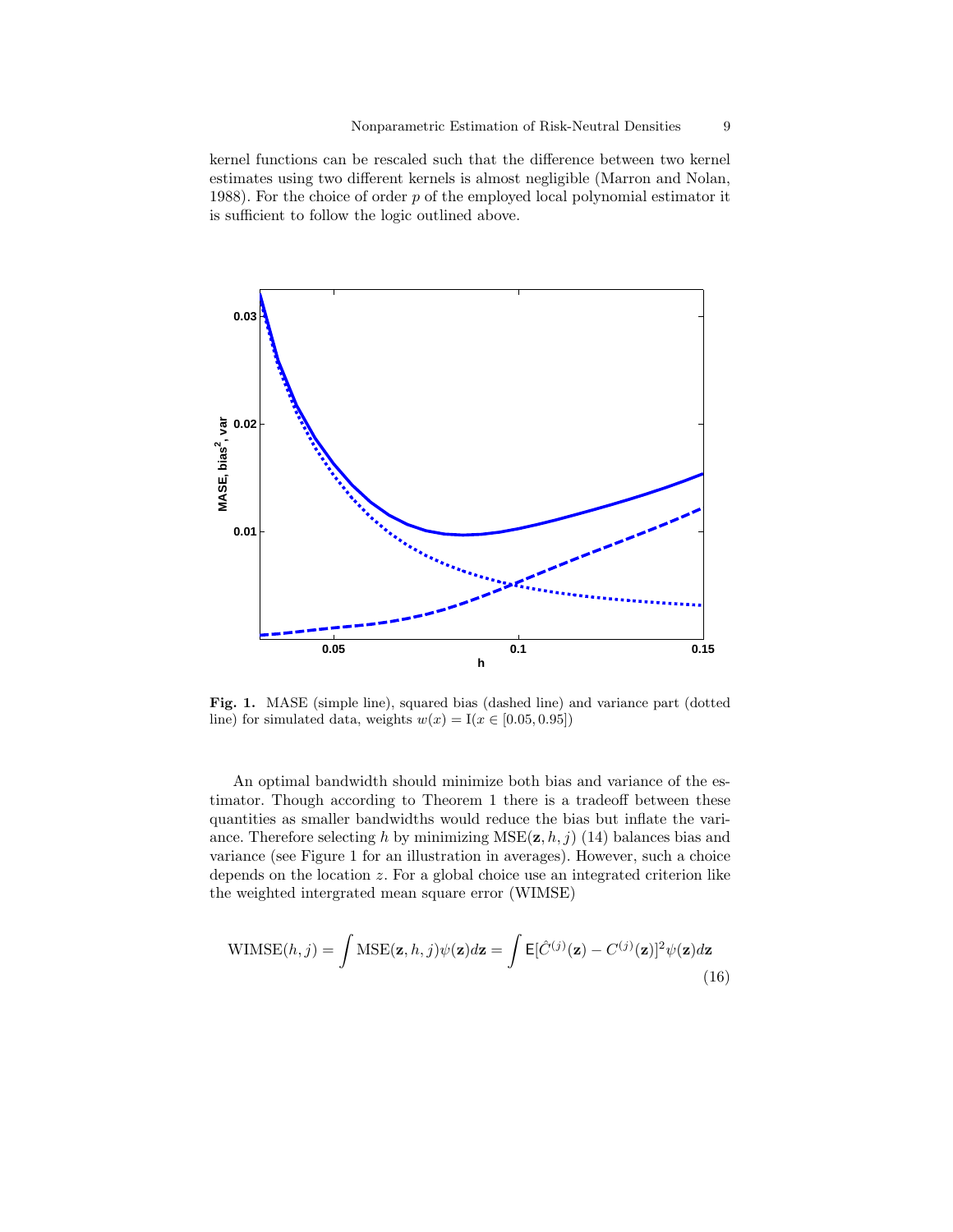where  $\psi(\mathbf{z})$  is a nonnegative weight function which ensures that WIMSE is well defined. Instead of an integrated criterion also an averaged criterion like the mean average squared error (MASE) can be used which replaces integration with summation in (16). When using a second order kernel straightforward calculations yield

$$
h^* = \begin{cases} cn^{-1/(2p+d+2)} & \text{for } p-j \text{ odd} \\ c'n^{-1/(2p+d+4)} & \text{for } p-j \text{ even} \end{cases}
$$
(17)

for the optimal bandwidth  $h^*$  in a multivariate setting. In our case of interest for  $p = 3, j = 2$  and  $d = 1$  it is  $h^* = n^{-1/9}$ . As for larger j also p must be enlarged, the optimal bandwidth for estimating the  $j$ -th derivative decreases in j. Note, however, that  $h^*$  is not feasible in practice because the constants  $c, c'$  in(17) contain unknown quantities such as higher derivatives of C and the regressors density  $f_Z$  as we can see from  $(9)$ , $(10)$  and  $(11)$ .

A way to operationalize these are plug-in methods. They replace unknown quantities by pilot estimates and then calculate  $h^*$  via (17). The rule-of-thumb additionally uses normality assumptions in the distribution of the regressors and for the kernel to calculate exact constants. For  $p = i = 0$  it is  $h_k \approx s_k n^{-1/(4+d)}$  for  $h = (h_1, \ldots, h_d)$  with  $s_k$  the standard deviation of observations of covariate  $Z_k$ . It is an easy and fast way to obtain a rough estimate and can be used for pilot estimates in plug-in procedures. Nevertheless, a bandwidth choice based on these procedures yields only an asymptotically optimal selection as the employed criteria are asymptotic ones.

In small samples, however, there are better choices which can be made by data driven cross-validation methods. In general, these procedures yield precise finite sample results, but do not have closed form solutions. Therefore computation intensive numerical methods must be used in order to obtain  $h_{CV}$ . This can amount to a feasibility issue in particular for time series. We present a least squares cross-validation for local cubic estimation as our interest is in estimating the second derivative of C. Here select  $h_{CV}$  as minimizer of the sum of squared errors between obtained local cubic fit and observed response.

$$
CV(\tilde{h}) = \sum_{i=1}^{n} \sum_{j \neq i}^{n} \left\{ Y_i - \widehat{C}_{\tilde{h},-i}(\mathbf{Z}_i) - \widehat{C}_{\tilde{h},-i}^{(1)}(\mathbf{Z}_i)(\mathbf{Z}_j - \mathbf{Z}_i) \right\}
$$
\n
$$
-\frac{1}{2} \widehat{C}_{\tilde{h},-i}^{(2)}(\mathbf{Z}_i)(\mathbf{Z}_j - \mathbf{Z}_i)^2 \right\}^2 M(\mathbf{Z}_i)
$$
\n(18)

where  $0 \leq M(\mathbf{Z}_i) \leq 1$  is a weight function that ensures existence of the limit for *n* large. and  $(\widehat{C}_{\tilde{h},-i}, \widehat{C}_{\tilde{h},-i}^{(1)}, \widehat{C}_{\tilde{h},-i}^{(2)})$  denote the local cubic regression estimate obtained without using the *i*-th observation  $(\mathbf{Z}_i, C_i)$ . This way we ensure that the observations used for calculating  $C_{\tilde{h}, -i}(\cdot)$  are independent of  $\mathbf{Z}_i$ . It can be shown that asymptotically  $h_{CV}$  converges to the corresponding theoretical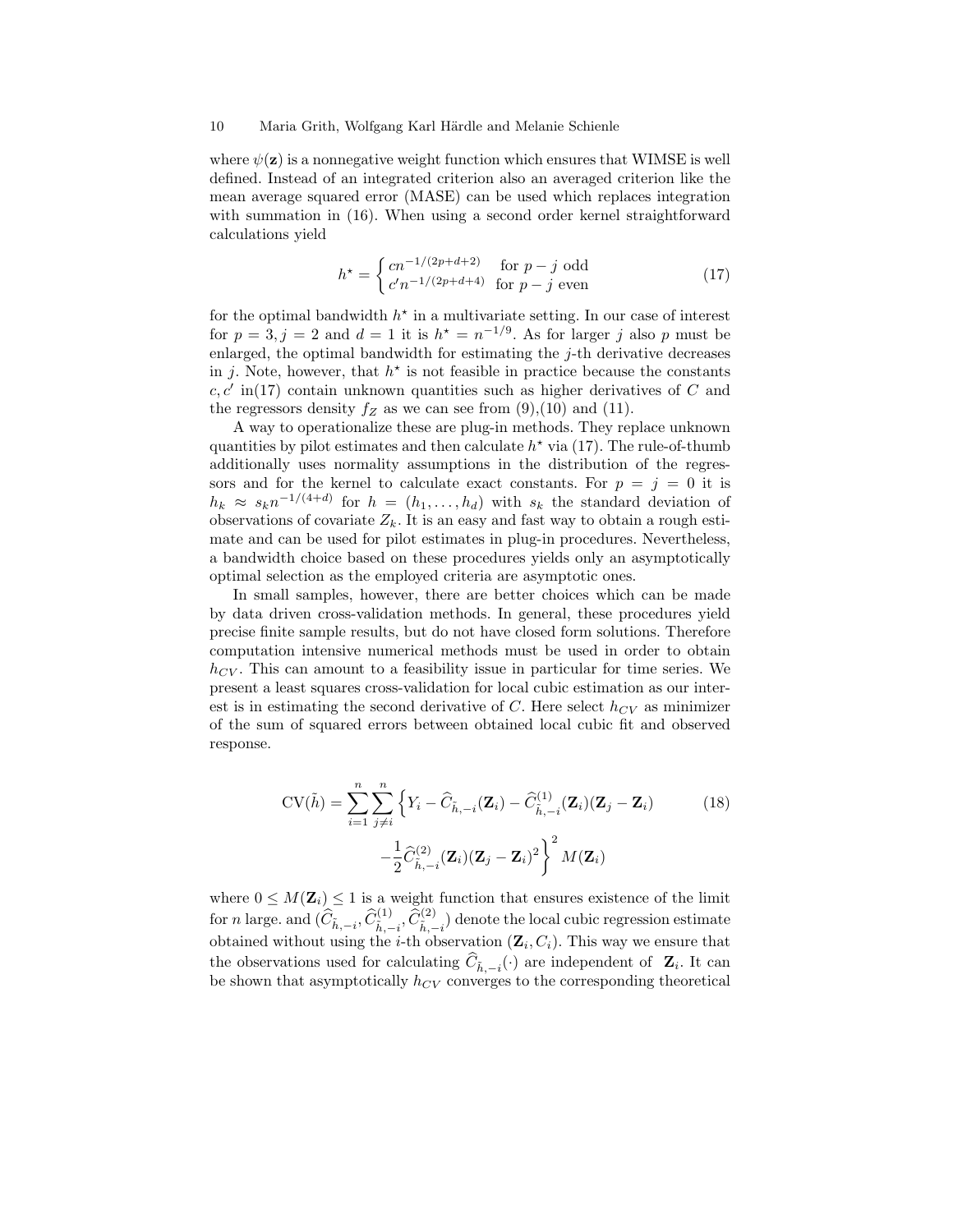bandwidth obtained from (17). This design driven choice of bandwidth is completely free of functional form assumptions and therefore most appealing in finite samples at the expense of potentially long computation time.

#### 2.3 Dimension reduction techniques

While flexible, a high-dimension kernel regression requires large data samples for precise results in terms of confidence intervals. Ait-Sahalia and Lo (1998), for example, use a one year option data to empirically derive the call function based on five-dimensional kernel regression. Quite generally, larger samples make for smaller variances. Conversely, small samples make the bias-variance tradeoff even more acute. For a given bias, the variance of the model response is larger than for a model built from a larger sample. This is referred to as the "curse of dimensionality" (see Section 2.1. for theoretical details). Hence, there is a need to keep the dimension or equivalently the number of regressors low.

There has been lot of effort in developing methods which reduce the complexity of high dimensional regression problems resulting in better feasibility. In particular, the reduction of dimensionality is achieved by putting some structure on the model by e.g. imposing a parametric model. The resulting models are so-called semiparametric models, among which the additive models are the most feasible methods considered in practice. The basic idea of additive models is to take advantage of the fact that a regression surface may be of a simpler structure, that is a function of only certain linear combinations of the coordinates of the predictor variables such that high dimensional surface collapses down to one-dimensional surface. We refer to Mammen, Linton and Nielsen (1999) and Linton and Nielsen (1995) for detailed methods in this case. Here, however, we will focus on suitable parametric assumptions tailored to financial modeling.

One way is to use no-arbitrage arguments and collapse  $S_t$ ,  $r_{t,\tau}$  and  $\delta_{t,\tau}$ into the forward price  $F_t = S_t e^{(r_{t,\tau} - \delta_{t,\tau})\tau}$  in order to express the call pricing function as

$$
C(S_t, X, \tau, r_{t,\tau}, \delta_{t,\tau}) = C(F_{t,\tau}, X, \tau, r_{t,\tau})
$$

Alternatively use the non-arbitrage relation to estimate dividends and express the function in terms of the discounted stock price, that is either by  $S_t^0 = S_t * e^{-\delta_{t,\tau}} = S_t - Div_{t,\tau}$  where  $Div_{t,\tau}$  is the present value of the dividends to be paid before the expiration.

$$
C(S_t, X, \tau, r_{t,\tau}, \delta_{t,\tau}) = C(S_t^0, X, \tau, r_{t,\tau})
$$

A further reduction of the number of regressors is achieved by assuming that the call option function is homogeneous of degree one in  $S_t$  and X so that

$$
C(S_t, K, \tau, r_{t,\tau}, \delta_{t,\tau}) = XC(S_t/K, \tau, r_{t,\tau}, \delta_{t,\tau}).
$$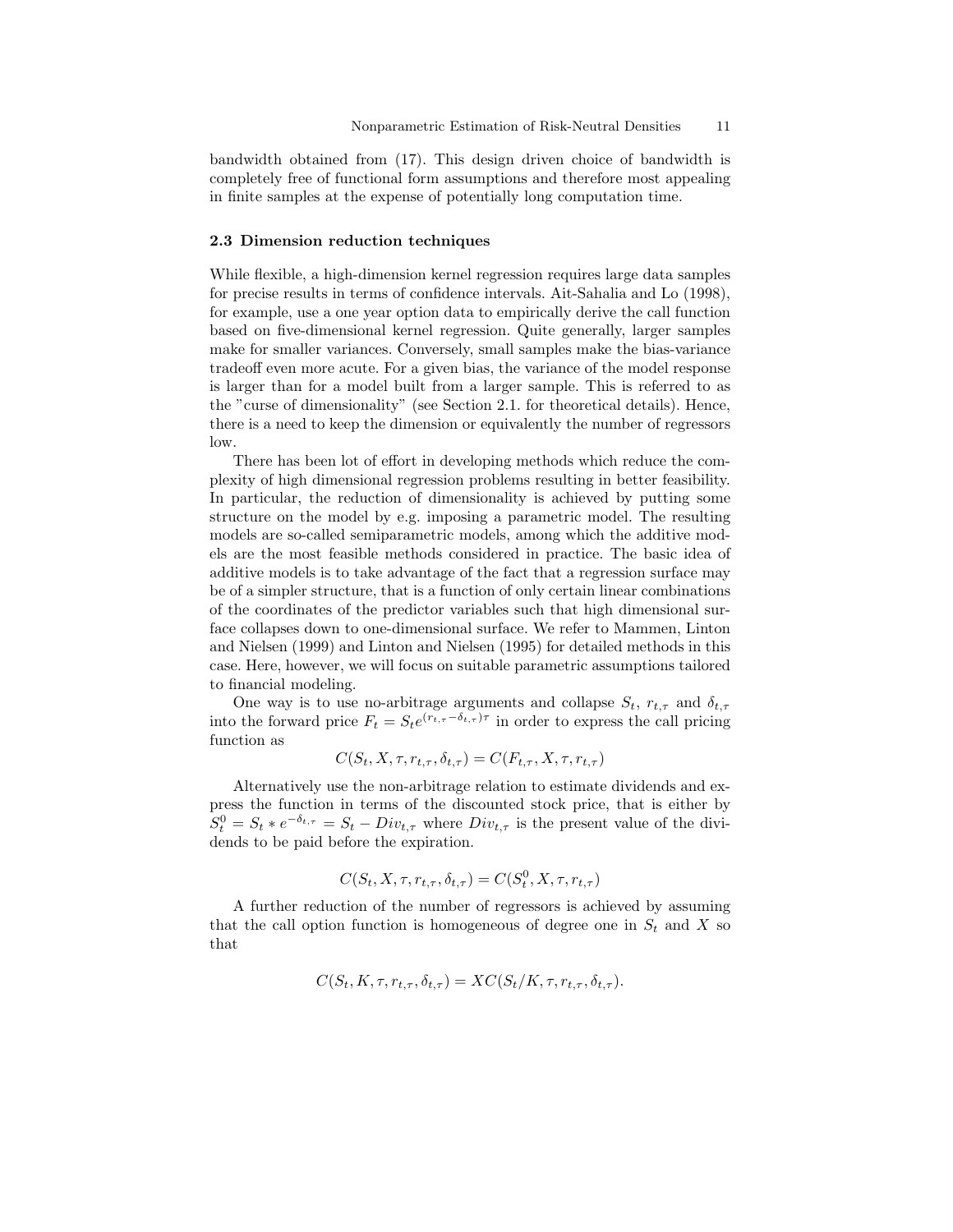Combining the assumptions of the last two equations, the call price function can be further reduced to a function of three variables: moneyness  $M_t = \frac{S_t^0}{K}$ , maturity  $\tau$  and risk free interest rate:  $r_{t,\tau}$ . Notice that by smoothing with respect to moneyness, rather than to the dividend adjusted index level we implicitly assume the theoretical option function is homogeneous of degree one with respect to the index and strike price. The basic Black-Scholes formula is an example of such a function, and as shown by Merton (1973) and discussed in Ingersoll (1987), a call price is homogeneous of degree one in the asset price and strike price if the asset's return distribution is independent of the level of the underlying index.

These dimension reduction techniques may be used both in direct estimation of RND from the call prices and indirectly via implied volatility. In the empirical study in the next subsection we will use only one regressor.

# 2.4 Application

We use tick data on the DAX index based European options prices maturing in one month (21 trading days), provided by EUREX for 20040121. The transformed data according to a methodology by Fengler (2005) contain date stamp, implied volatility, type of the option, maturity, strike price, option price, interest rate, intraday future price, average dividend rate.

The index stock price varies within one day and one needs to identify the price at which a certain transaction has taken place. Intraday DAX index prices are available on EUREX. Several authors (E.g. Jackwerth 2000) report that the change of the index price is stale and for every pair option/strike we use instead the prices of futures contracts closest to the time of the registered trade.

Original strike prices are given on an equidistant grid and in order to account for movements in the intraday price we use the following transformation  $\frac{X_i}{F_i} S_t e^{r_{t,\tau}-\delta_{t,\tau}}$ , where  $X_i$  and  $F_i$  are paired observations and  $S_t$  is the median intraday stock price,  $r_{t,\tau}$  is the one month interest rate (linearly interpolated EURIBOR rates, for the desired maturity) and  $\delta_{t,\tau}$  the average dividend. Conditional on these values we estimate  $q$  and interpret it as an average curve for the estimation date.

We use only at-the-money and out-of-the-money call options and in-themoney puts translated in call prices by using the put call parity

$$
C_t - P_t = S_t e^{-\delta_{t,\tau}\tau} - X e^{-r_{t,\tau}\tau}
$$

This guarantees that unreliable observations (high volatility) will be removed from our estimation samples. Since, as mentioned before, the intraday stock price varies, we use its median to compute the risk neutral density. For this price, we verify if our observations satisfy the arbitrage condition and delete for our sample those who do not satisfy it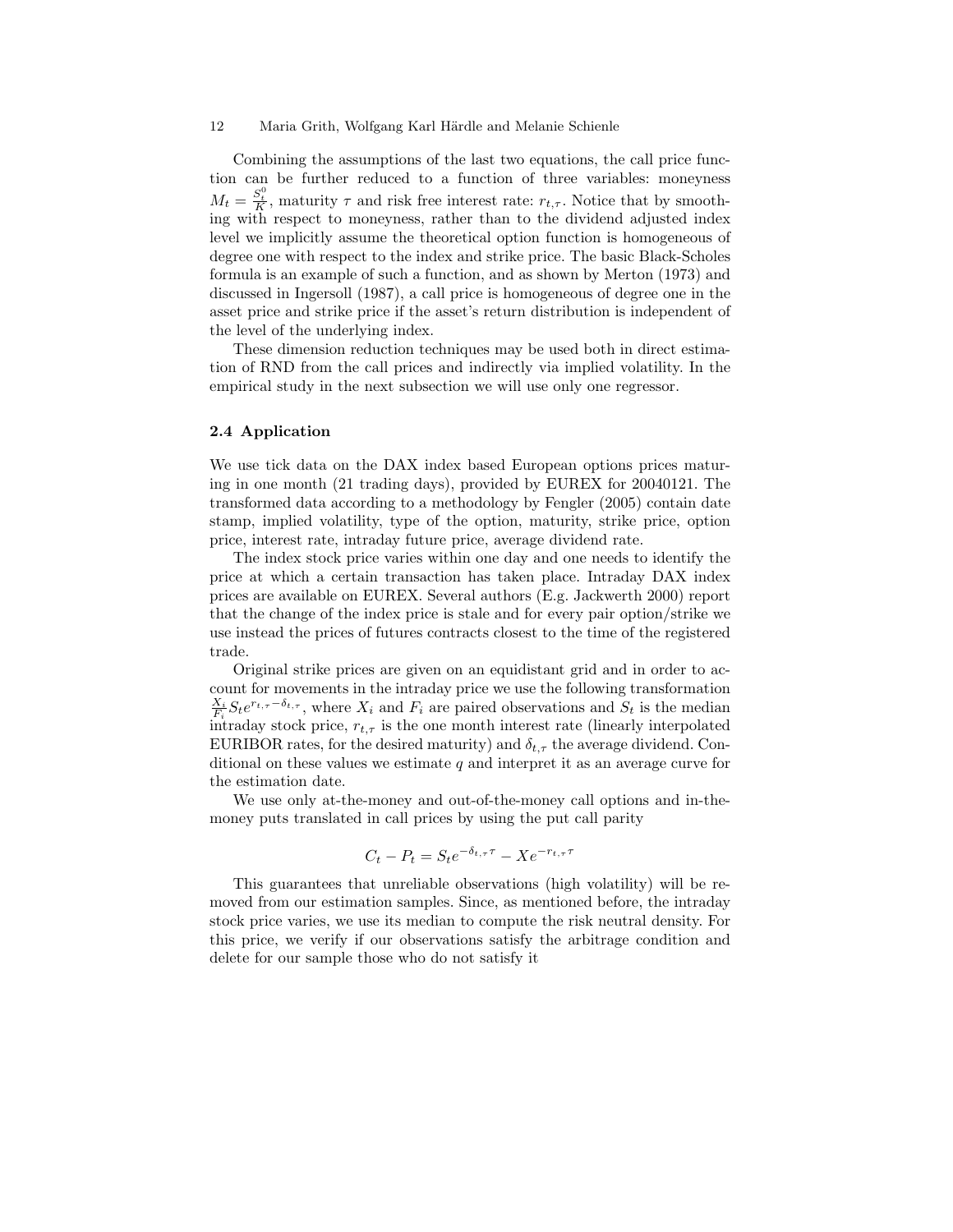Nonparametric Estimation of Risk-Neutral Densities 13

$$
S_t \ge C_i \ge \max(S_t - X_i e^{-r_{t,\tau}\tau}, 0).
$$

Finally, if we have different call price observations observations for the same strike price we take their median at that point. In this way we ensure that we have a one to one relationship between every call and strike price.



Fig. 2.  $\hat{q}(S_T)$  by local polynomial smoother for the optimally chosen bandwidth  $h = 114.34$  by cross-validation (simple line) and oversmoothing bandwidths  $h =$ 227.59 (dashed line) and  $h = 434.49$  (dotted line)

## Smoothing in call option space

As described in Section 2.1 local polynomial method allows us to compute the second derivative of the call price directly, in a single step. We use local polynomial smoothing of degree three and a quartic kernel. In the first step we rescale the call price by dividing it by  $S_t$  and we smooth in this direction. We use cross-validation to choose the optimal bandwidth; however, this bandwidth yields a wiggly estimator and we decide to increase further the bandwidth. Smoothing comes at the expense of higher bias as we can see in Figure 2.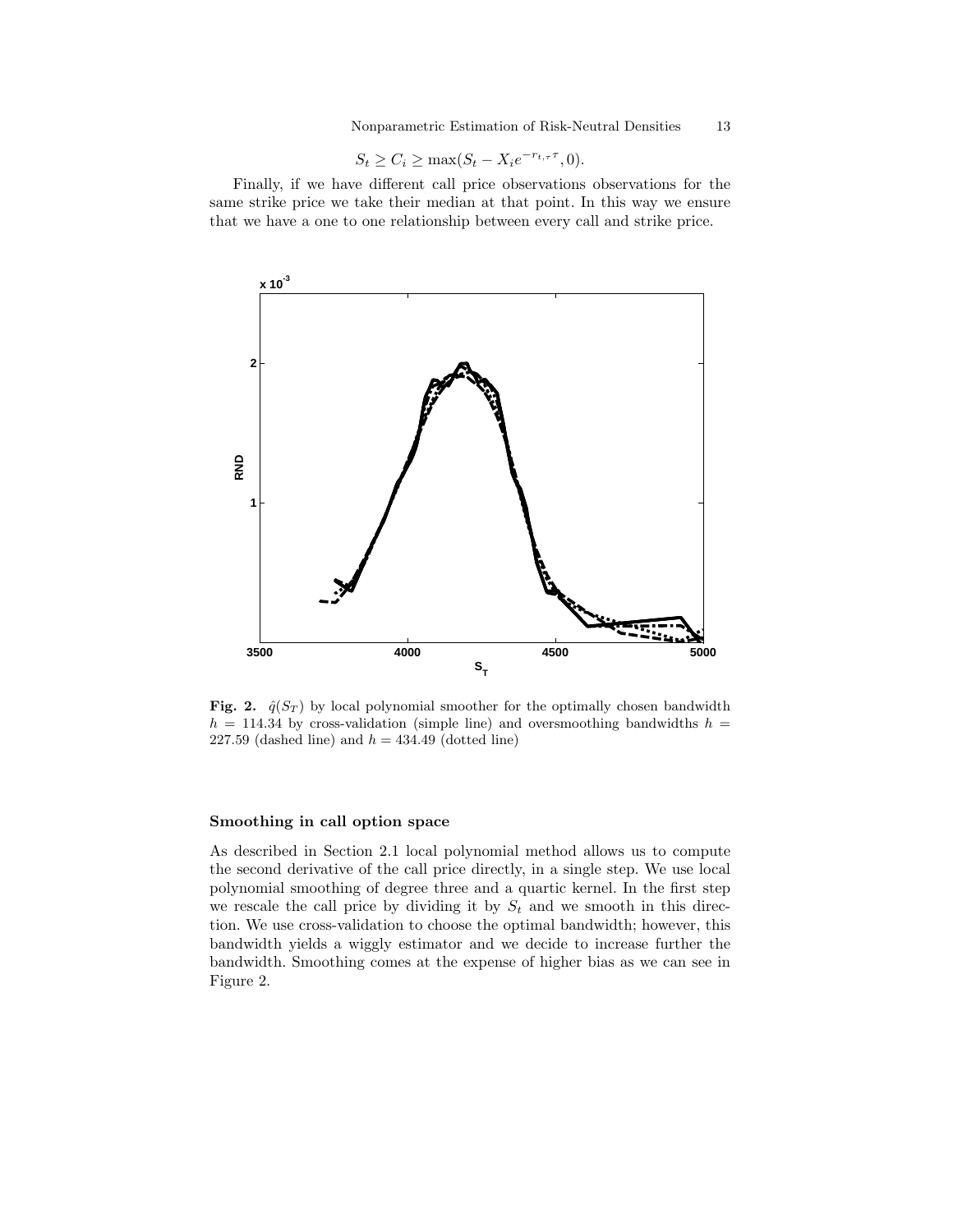#### Smoothing in implied volatility space

In practice, the smoothing is mainly done in the implied volatility span because call prices are a more volatile function of the underlying asset price. In the present context, implied volatility is the volatility that yields a theoretical value for the option equal to the observed market price of that option, when using the Black-Scholes pricing model. We then estimate a smooth function  $\hat{\sigma}$  and recover the call price by a bijective function evaluated at some fixed values of the regressors and variable  $\sigma$ 

$$
\hat{C}(S_t, X, \tau, r_{t, \tau}, \delta_{t, \tau}) = C_{BS}(.; \hat{\sigma}(S_t, X, \tau, r_{t, \tau}, \delta_{t, \tau}))
$$
  
=  $e^{-\delta_{t, \tau} \tau} S_t \Phi(y + \sigma \sqrt{\tau}) - e^{-r_{t, \tau} \tau} X \Phi(y)$ 

where  $\Phi$  is the distribution function of the standard normal distribution and

$$
y = \frac{\log(\frac{S_t}{K}) + (b - \frac{1}{2}\sigma^2)\tau}{\sigma\sqrt{\tau}}.
$$

In this chapter we use a method based on Rookley (1997) who shows how to improve the efficiency of the estimator by estimating  $\sigma$  and its first two derivatives by local polynomial regression and plugging them into a modified version of the Black-Scholes formula. Below we describe the method for fixed maturity of one month.

For each pair  $(C_i, X_i)$  we define the rescaled call option  $c_i = C_i/S_t$  in terms of moneyness  $M_i = S_t/X_i$  so that starting from the Black-Scholes formula for the call price we can write

$$
c_i = c\{M_i; \sigma(M_i)\} = \Phi(d_1) - \frac{e^{-r\tau}\Phi(d_2)}{M_i}
$$

$$
d_1 = \frac{\log(M_i) + \{r_{t,\tau} + \frac{1}{2}\sigma(M_i)^2\} \tau}{\sigma(M_i)\sqrt{\tau}}
$$

$$
d_2 = d_1 - \sigma(M_{it})\sqrt{\tau}.
$$

For simplification we drop the indices. The risk neutral density can be expressed in terms of rescaled call price

$$
q(\cdot) = e^{r\tau} \frac{\partial^2 C}{\partial X^2} = e^{r\tau} S \frac{\partial^2 c}{\partial X^2}
$$

with

$$
\frac{\partial^2 c}{\partial K^2} = \frac{\mathrm{d}^2 c}{\mathrm{d}M^2} \left(\frac{M}{X}\right)^2 + 2\frac{\mathrm{d}c}{\mathrm{d}M} \frac{M}{X^2}
$$

and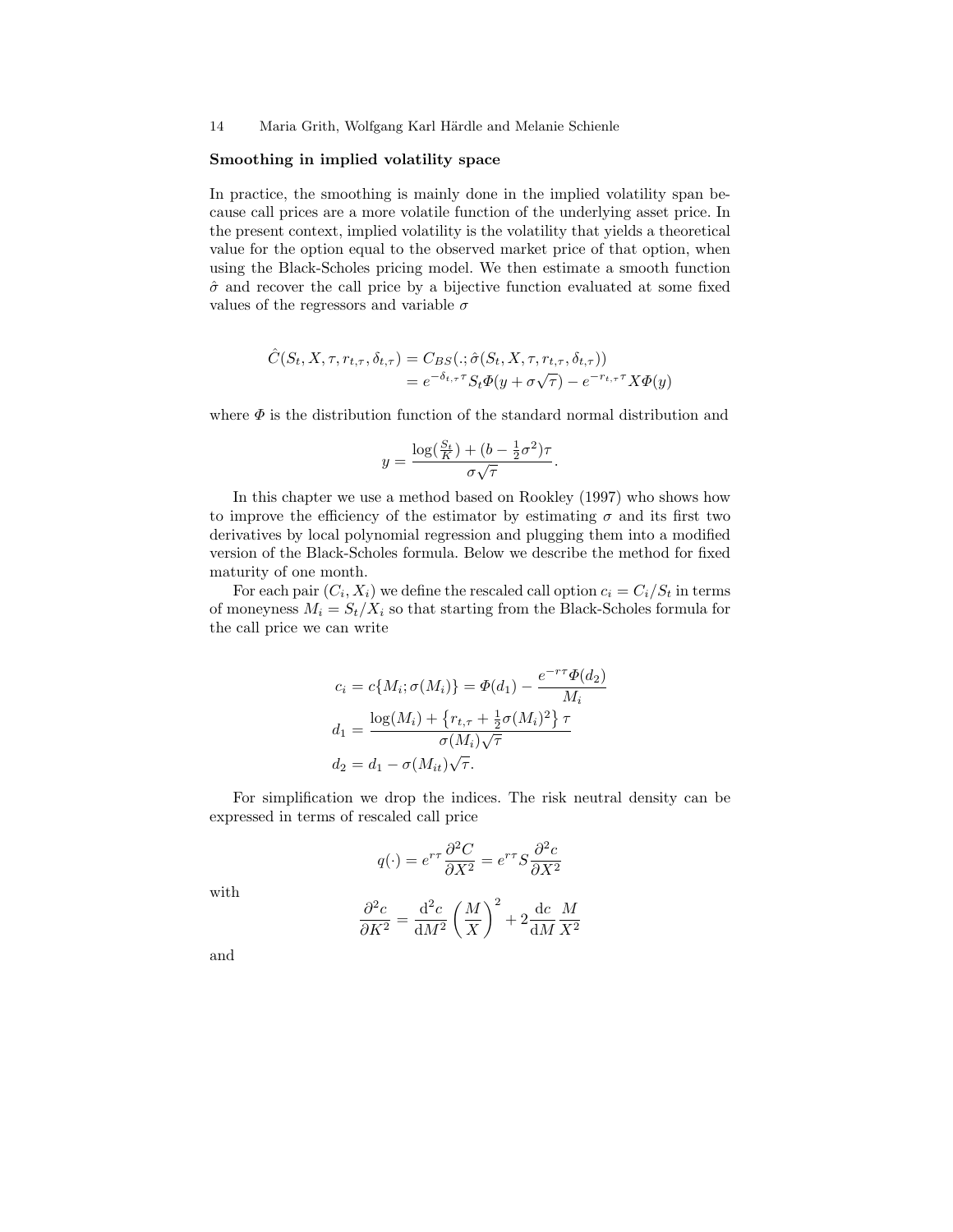Nonparametric Estimation of Risk-Neutral Densities 15

$$
\frac{\mathrm{d}^2 c}{\mathrm{d}M^2} = \varphi(d_1) \left\{ \frac{\mathrm{d}^2 d_1}{\mathrm{d}M^2} - d_1 \left( \frac{\mathrm{d}d_1}{\mathrm{d}M} \right)^2 \right\}
$$

$$
- \frac{e^{-r\tau} \varphi(d_2)}{M} \left\{ \frac{\mathrm{d}^2 d_2}{\mathrm{d}M^2} - \frac{2}{M} \frac{\mathrm{d}d_2}{\mathrm{d}M} - d_2 \left( \frac{\mathrm{d}d_2}{\mathrm{d}M} \right)^2 \right\}
$$

$$
- \frac{2e^{-r\tau} \Phi(d_2)}{M^3}
$$

where  $\varphi$  is the probability density function of the standard normal distribution. The results depend further on the following quantities, where  $\sigma(M)$ ,  $\sigma'(M)$ ,  $\sigma''(M)$  are smooth functions in moneyness direction

$$
\frac{d^2 d_1}{dM^2} = -\frac{1}{M\sigma(M)\sqrt{\tau}} \left\{ \frac{1}{M} + \frac{\sigma'(M)}{\sigma(M)} \right\} \n+ \sigma''(M) \left\{ \frac{\sqrt{\tau}}{2} - \frac{\log(M) + r\tau}{\sigma(M)^2 \sqrt{\tau}} \right\} \n+ \sigma'(M) \left\{ 2\sigma'(M) \frac{\log(M) + r\tau}{\sigma(M)^3 \sqrt{\tau}} - \frac{1}{M\sigma(M)^2 \sqrt{\tau}} \right\}
$$

$$
\frac{\mathrm{d}^2 d_2}{\mathrm{d}M^2} = -\frac{1}{M\sigma(M)\sqrt{\tau}} \left\{ \frac{1}{M} + \frac{\sigma'(M)}{\sigma(M)} \right\} \n- \sigma''(M) \left\{ \frac{\sqrt{\tau}}{2} + \frac{\log(M) + r\tau}{\sigma(M)^2 \sqrt{\tau}} \right\} \n+ \sigma'(M) \left\{ 2\sigma'(M) \frac{\log(M) + r\tau}{\sigma(M)^3 \sqrt{\tau}} - \frac{1}{M\sigma(M)^2 \sqrt{\tau}} \right\}.
$$

In order to estimate  $\sigma(M)$  and its associated first and second derivatives with respect to moneyness we use univariate local polynomial kernel regression of degree three and quartic kernel. The optimal bandwidth has been computed using cross-validation criteria (18) for the implied volatility. By increasing the bandwidth in Figure 3 we observe that oversmoothing improves the tails while having little effects on the values of  $\hat{q}$  situated in the middle of the distribution. It follows that smoothing in implied volatility yields a more robust estimator to the changes in the bandwidth. It is because the implied volatility is less sensitive to the changes in strike price than the call price.

## Problems and refinements

In applications the support of strike prices is mostly compact and thus bounded. As shown in Section 2.1. the quality of estimates in regions close to the boundary might be low due to small values of the regressors' density when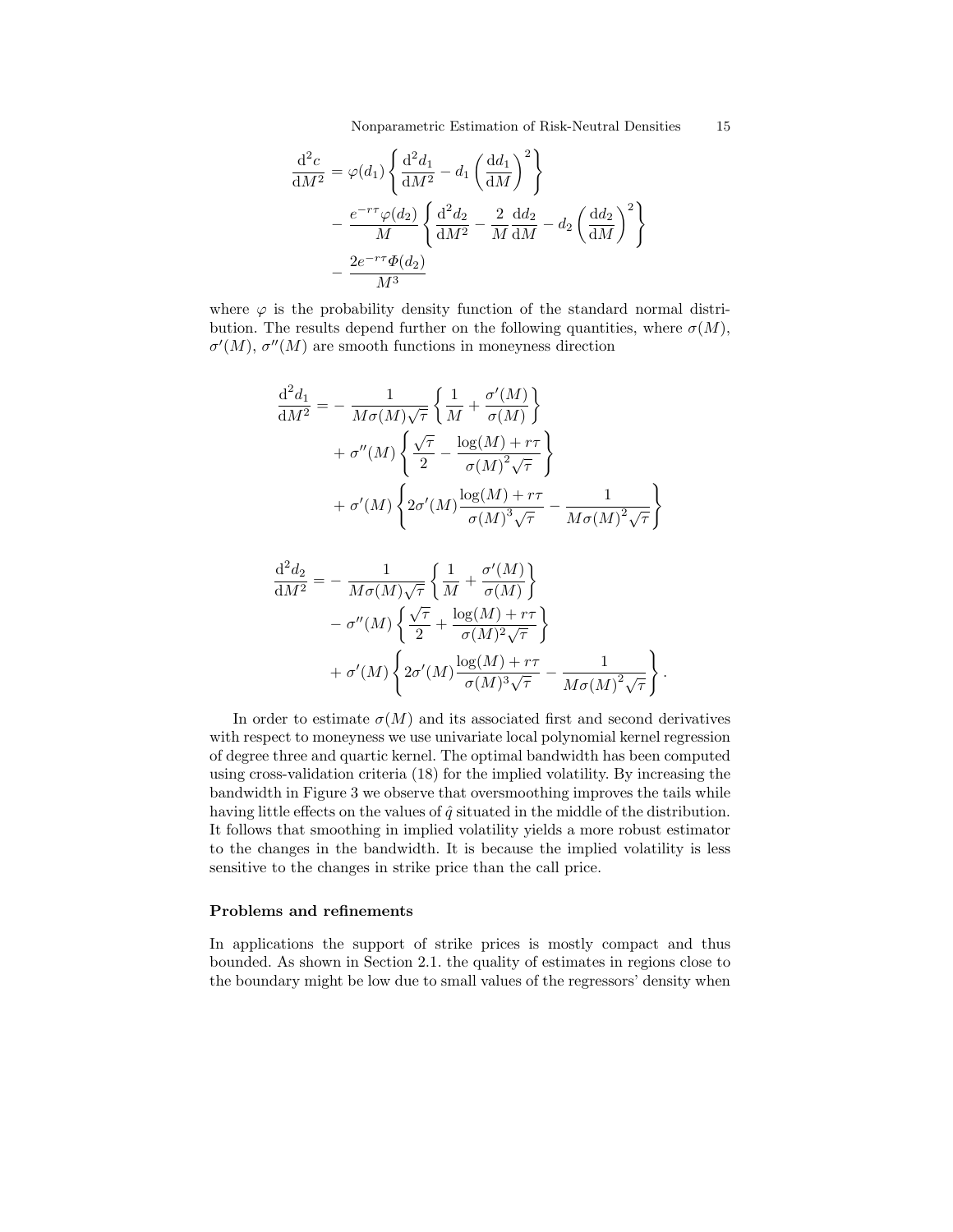

Fig. 3.  $\hat{q}(S_T)$  by Rookley method with oversmoothing bandwidth  $h = 372.42$ 

using even order polynomials. By using a polynomial of order 3, estimation is design adaptive for the second derivative avoiding this problem.

Furthermore, associated with the boundary, option data is characterized by scarce observations close to the bounds. In general, nonparametric techniques do not perform well in regions with sparse data and other methods are required. Parametrization of the tails using Pareto type distributions might be advantageous leaving however the question of how to join the two regions in order to assure that the resulting distribution integrates to one. Alternatively, Rookley (1997) proposes to further parametrize these distributions by matching them with an Edgeworth expansion type density

$$
q(S_T) = \frac{1}{S_T \sigma} \Phi(Z) \{ 1 + \beta (Z^3 - 3Z) + \gamma (Z^4 - 6Z^2 + 3) \}
$$

for  $Z = \frac{\log(S_T) - \alpha}{\sigma}$ , where  $\alpha$  and  $\sigma$  are the conditional mean and standard deviation of  $\log(S_T)$  implied by the risk neutral measure, and  $\beta$  and  $\gamma$  are coefficients related to the higher moments of  $log(S_T)$ .

According to economic theory, a nonparametric estimate of the call price function C must satisfy certain high-level conditions: It should be  $(1)$  positive,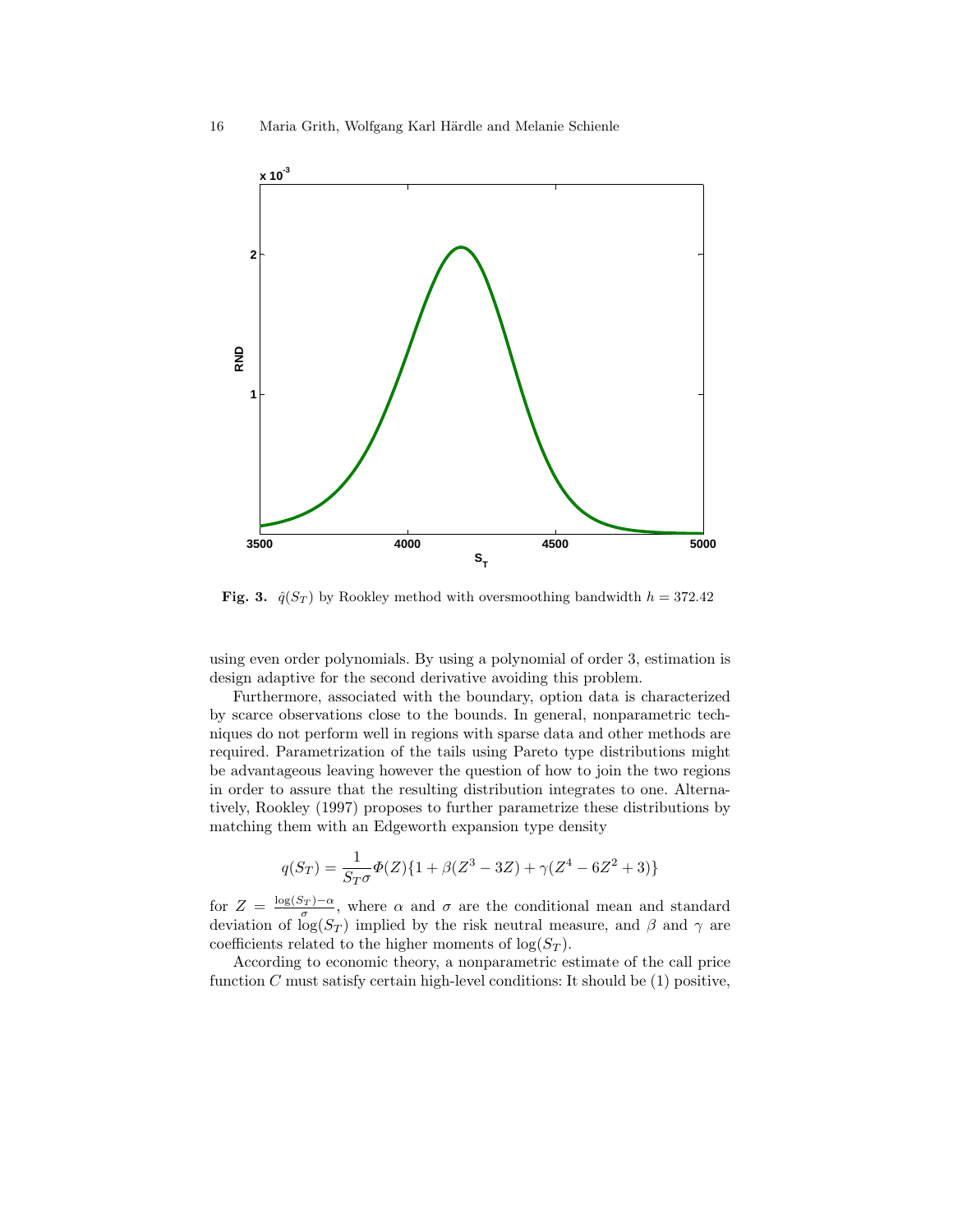$(2)$  decreasing in X,  $(3)$  convex, and  $(4)$  its second derivative should exist, be nonnegative and integrable. Given that the first derivative of  $C$  with respect to X is the (negative) discounted cumulative density function of  $q$  conditions (2) and condition (3) can be summarized by the following inequality

$$
-e^{r_{t,\tau}} \le \frac{\partial C(S_t, X, \tau, r_{t,\tau}, \delta_{t,\tau})}{\partial X} \le 0.
$$

Convexity requires

$$
\frac{\partial^2 C(S_t, X, \tau, r_{t,\tau}, \delta_{t,\tau})}{\partial^2 X} \ge 0.
$$

Nonparametric kernel estimates may violate these constraints, unless we deal with large samples of observations. Imposing constraints like monotonicity or convexity directly in the estimation leads to nontrivial optimization problems in topological cones. If it is crucial for the outcome to fulfill the shape restrictions in small samples, it is recommended use series type estimation methods which easily allow to incorporate them directly in the estimation. In general, these constrains must be applied directly to the call price, because theoretical properties of the implied volatility are not well known. For further references see Ait-Sahalia (2003). This will be illustrated in the next section.

# 3 Estimation of the RND via empirical pricing kernel

In the previous section, we studied nonparametric kernel methods for estimating  $q$  as the discounted second derivative of the call price function and discussed the problems associated with kernel type estimators in this setting. Now, we propose a new approach, based on series expansion of the pricing kernel.

In financial mathematics the relationship between the physical measure  $p$ and RND  $q$  of a financial asset can be represented via the pricing kernel  $m$ . Also called stochastic discount factor, the pricing kernel is the quotient of the Arrow security prices and the objective probability measure and summarizes information related to asset pricing. Based on this relation

$$
q(S_T) = m(S_T)p(S_T). \tag{19}
$$

From a behavioral economics perspective m describes risk preferences of a representative agent in an exchange economy. In many applications, the empirical pricing kernel is the object of interest. In most of the studies A¨ıt-Sahalia and Lo (2000), Brown and Jackwerth (2004), Grith et al. (2009) it has been estimated as a ratio of two estimated densities:  $\hat{q}$  computed as the second derivative of a smooth call function (as described in Section 2) and  $\hat{p}$  based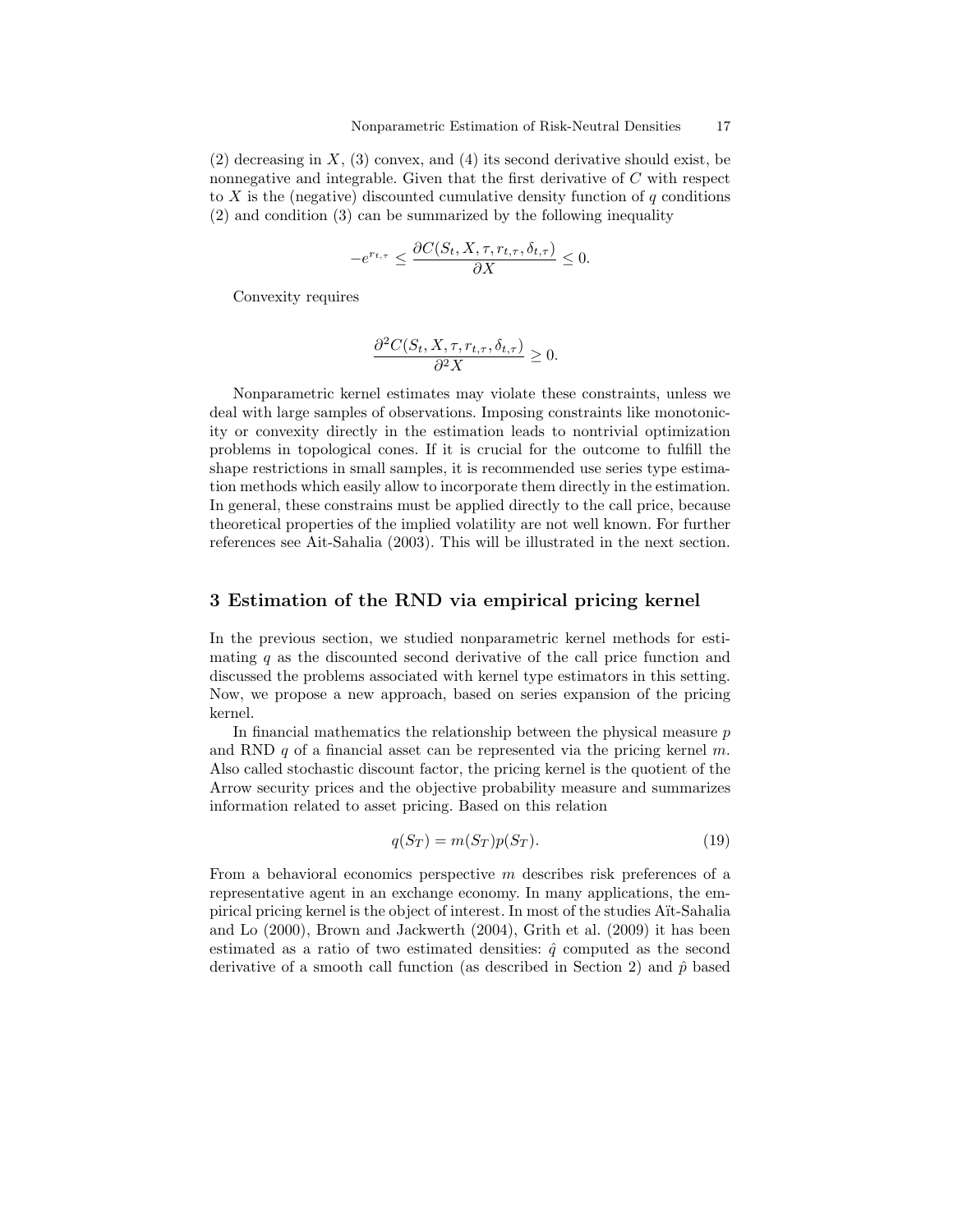on historical returns. This approach leads to difficulties in deriving the statistical properties of the estimator. In particular, the sample sizes for estimating  $p$  and  $q$  may differ substantially:  $p$  uses daily observations, whereas  $q$  is based on intraday high-frequency observations. On the other hand, methods for estimating  $p$  are in general much simpler and more stable compared to those for  $q$  for which typically nonparametric kernel estimation of a second derivative is required. Direct estimation of the pricing kernel can be seen as an improvement in this sense.

For estimating  $q$ , however, a series approach is additionally appealing, as high-level shape constraints are straightforward to incorporate in finite samples. Recall that for kernel type estimators this is not the case, see the end of Subsection 2.4.

We introduce the series expansion for the pricing kernel in (3). With an estimate of the physical measure from historical data and the pricing kernel m from option prices, these indirectly imply an estimate of  $q$  via (19). In statistical theory and also in practice, this indirect way of estimating  $q$  is much more stable than using series methods directly for  $q$  in (1). In particular, in (19) large values of  $S_T$  are downweighted by integrating over the physical measure, while they enter undamped in (1) leading to unreliable results.



Fig. 4. First five terms of the Laguerre polynomials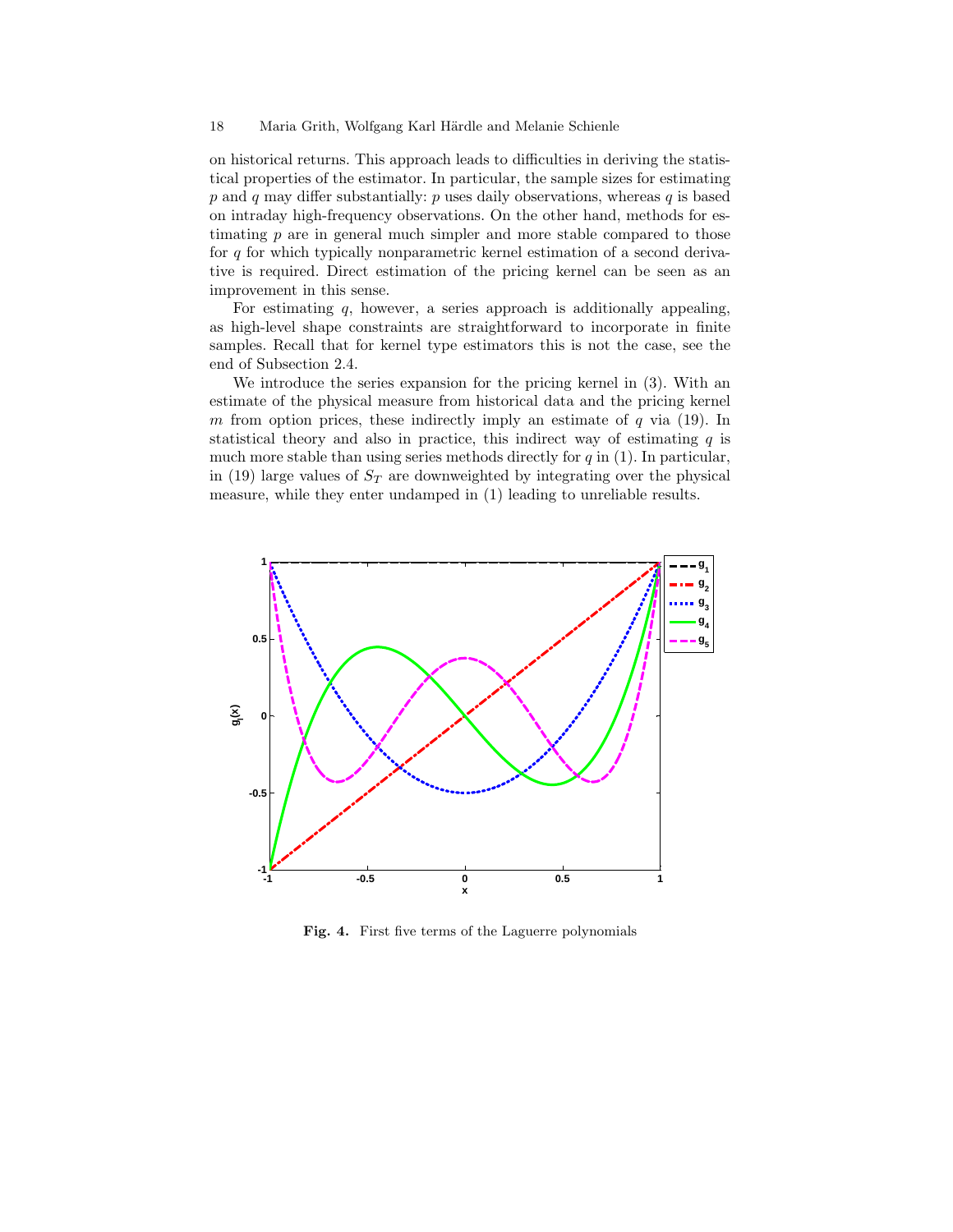## 3.1 Direct estimation of pricing kernel via series methods

As for q, there are several factors which drive the form of the pricing kernel. Here, however, we focus on the projection of the pricing kernel on the set of available payoff functions  $m^*$ , which allows us to represent m in terms of  $S_T$ only. In practice this is a reasonable assumption. Thus we require that  $m$  and  $m<sup>*</sup>$  are close in the following sense

$$
||m - m^*||^2 = \int |m(x) - m^*(x)|^2 dx < \epsilon
$$
 (20)

with  $\epsilon$  small. Further we assume that  $m^*$  has a Fourier series expansion

$$
m^*(S_T) = \sum_{l=1}^{\infty} \alpha_l g_l(S_T), \qquad (21)
$$

where  $\{\alpha_l\}_{l=1}^{\infty}$  are Fourier coefficients and  $\{g_l\}_{l=1}^{\infty}$  is a fixed collection of basis functions. The functions  $q_l$  are taken as orthonormal with respect to a particular norm. Such a representation is possible if the function is absolutely integrable.

Based on  $(21)$ , we can construct an estimator for  $m^*$  and thus m. If a finite number  $L$  of basis functions is sufficient for a good approximation of  $m$  then

$$
\widehat{m}(S_T) = \sum_{l=1}^{L} \widehat{\alpha}_l g_l(S_T). \tag{22}
$$

Estimates  $\hat{\alpha}_l$  for the coefficients  $\alpha_l$  could be obtained by least squares for fixed basis functions  $g_l$  if a direct response was observable. Clearly the choice of  $L$ controls the quality of the estimate. The larger  $L$ , the better the fit but the higher the computing cost and less robust the result. See Subsection 2.2 for a sophisticated way of selecting the smoothing parameter.

In financial applications the following polynomial basis functions are frequently used: e.g. Laguerre, Legendre, Chebyshev polynomials, see Subsection 3.3. While asymptotically equivalent, in finite samples their form will influence the size of L. In general, one would prefer to have  $q_l$  such that L small is sufficient. For a formal criterion on how to select between different basis options see Li and Racine (2007). They assess different candidate basis functions by comparing a CV -type criterion for fixed L.

Though the form of  $m$  is only indirectly determined by relating observable call prices  $Y_i$  to strike prices  $X_i$  for given  $T, \tau$  via (3). A response to observed payoffs via the pricing kernel is not directly available in the data. But in sample an estimate of  $m$  should fulfill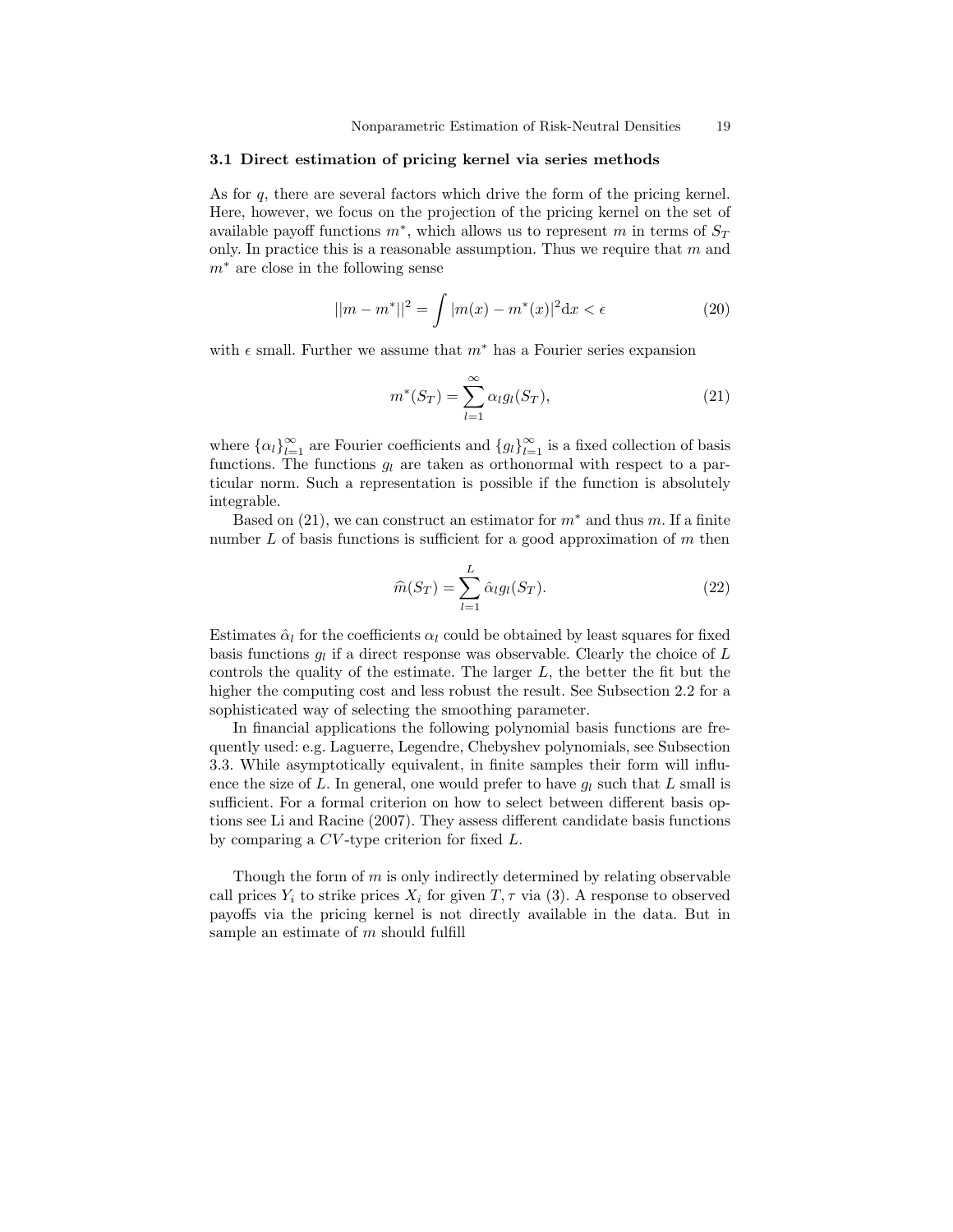$$
Y_i = e^{-r_{t,\tau}\tau} \int_0^\infty (S_T - X_i)^+ \sum_{l=1}^L \hat{\alpha}_l g_l(S_T) p_t(S_T) dS_T + \varepsilon_i
$$
(23)  

$$
= \sum_{l=1}^L \hat{\alpha}_l \left\{ e^{-r_{t,\tau}^i \tau^i} \int_0^\infty (S_T - X_i)^+ g_l(S_T) p_t(S_T) dS_T \right\} + \varepsilon_i
$$

with error  $\varepsilon$  such that  $E[\varepsilon|X] = 0$ . Set

$$
\psi_{il} = \psi_l(X_i) = e^{-r_{t,\tau}\tau} \int_0^\infty (S_T - X_i)^+ g_l(S_T) p_t(S_T) dS_T.
$$
 (24)

Then for known p and fixed basis functions and fixed L, the vector  $\hat{\alpha}$  =  $(\hat{\alpha}_1, ..., \hat{\alpha}_L)^\top$  is obtained as

$$
\underset{\alpha}{\operatorname{argmin}} \sum_{i=1}^{n} \left\{ Y_i - \sum_{l=1}^{L} \alpha_l \psi_l(X_i) \right\}^2 \tag{25}
$$

In practice, however,  $p$  is not known and can only be estimated. Therefore instead of  $\psi_l$  in (24) we have only estimates  $\hat{\psi}_l$  of the basis functions. There are two possible ways for constructing them. First, regard  $\psi$  as an expectation which can be estimated by sample averaging over  $J$  different payoffs at time T for fixed  $\tau$  and given X

$$
\hat{\psi}_{il} = e^{-r_{t,\tau}\tau} J^{-1} \sum_{s=1}^{J} (S_T^s - X_i)^+ g_l(S_T^s) \quad \text{with} \tag{26}
$$

How  $(S_T^s)_{s=1}^J$  are obtained is explained in detail in the following subsection. Or alternatively, replace  $p$  by an estimator, e.g. a kernel density estimator. This gives

$$
\hat{\psi}_{il} = e^{-r_{t,\tau}\tau} \int_0^\infty (S_T - X_i)^+ g_l(S_T) \hat{p}(S_T) dS_T.
$$
 (27)

Here some care is needed for the numerical integration to keep discretization errors negligible. Furthermore, for an appropriate choice of bandwidth in  $\hat{p}$ , both approaches are asymptotically equivalent. In finite samples, however, estimates for  $q$  might differ, see Figure 5).

In total we obtain a feasible estimator of  $\alpha$  based on a feasible version of (25) as

$$
\check{\alpha} = (\hat{\Psi}^\top \hat{\Psi})^\top \hat{\Psi}^\top Y. \tag{28}
$$

The elements of  $\hat{\Psi}_{(n\times L)}$  are given either by (26) or (27) and  $Y=(Y_1,\cdots,Y_n)^\top$ . Then an estimate of the pricing kernel at  $s$  is given by

$$
\hat{m}(s) = g^L(s)^\top \check{\alpha},\tag{29}
$$

where  $g^L(s) = (g_1(s), \ldots, g_L(s))^T$ . We see in figure () that the estimator or m is less stable for different approximations of  $\psi_{il}$ . Finally, the risk neutral density is estimated as

$$
\hat{q}(s) = \hat{m}(s)\hat{p}(s). \tag{30}
$$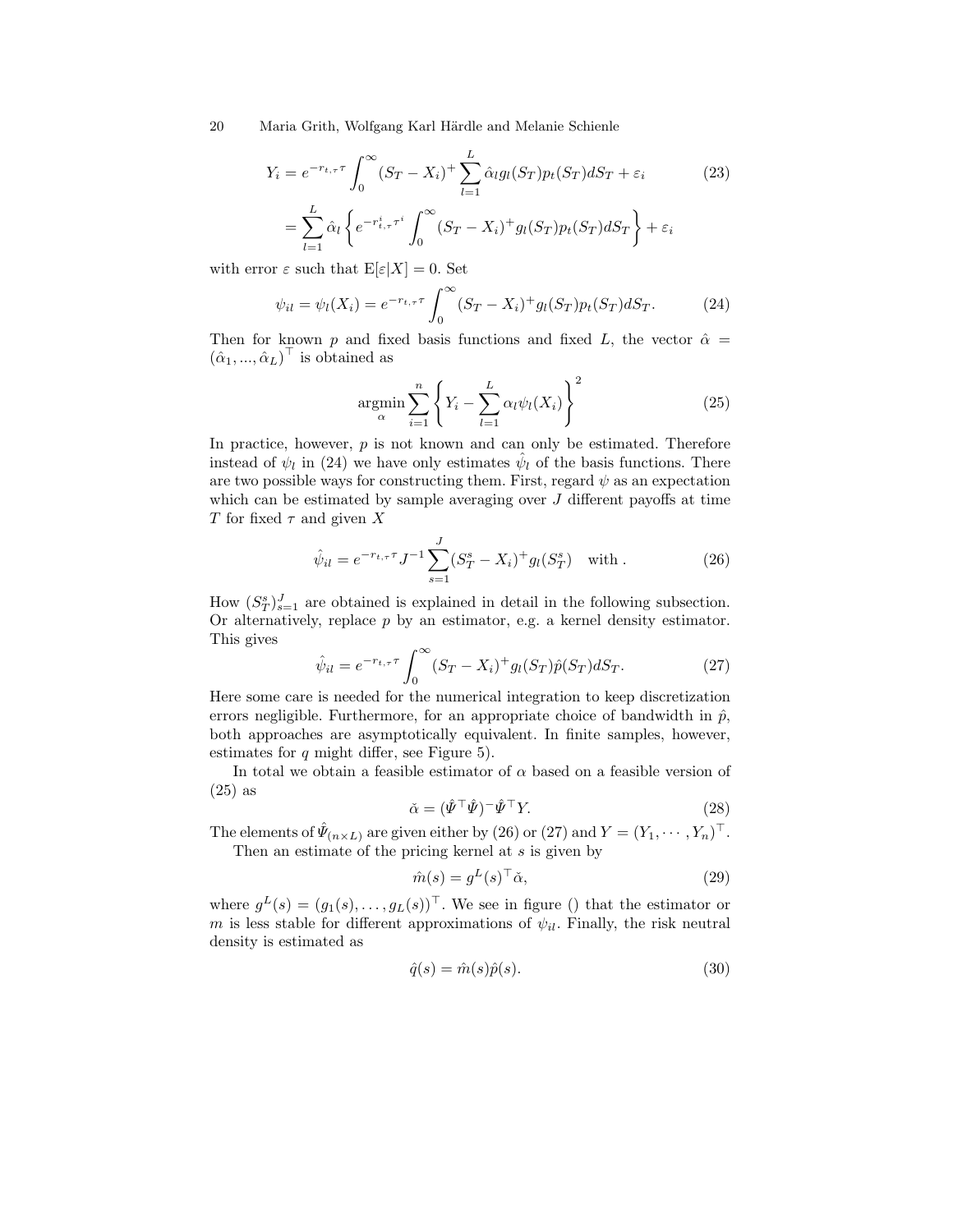

Fig. 5.  $\hat{q}(S_T)$  by Laguerre basis expansion with  $L = 5$  based on approximation (26) (simple line) and (27) of  $\Psi$  (dashed line)

# 3.2 Estimation of the PDF of  $S_T$

In the empirical study we use two different ways of obtaining DAX Index prices at time T. And we look at the sensitivity of  $\hat{q}$  w.r.t.  $\hat{p}$ . First, we extrapolate possible realizations of  $S_T$  in the future from historical log-returns. Based on a sample of historical DAX Index values we get

$$
S_T^s = S_t e^{r_T^s}
$$
, for  $r_T^s = \log(S_{t-s}/S_{t-(s+1)})$ .

Alternatively, we use a  $GARCH(1,1)$  specification for the log-returns to account for slowly decaying autocorrelation in the data exhibiting persistence. The model is specified as follows

$$
\log(S_t/S_{t-1}) = \mu + u_t, \qquad u_t \sim f(0, \sigma_t^r). \tag{31}
$$

In equation (31), the returns consist of a simple constant, plus an uncorrelated, non-Gaussian disturbance. The conditional variance follows an  $ARMA(1,1)$ type specification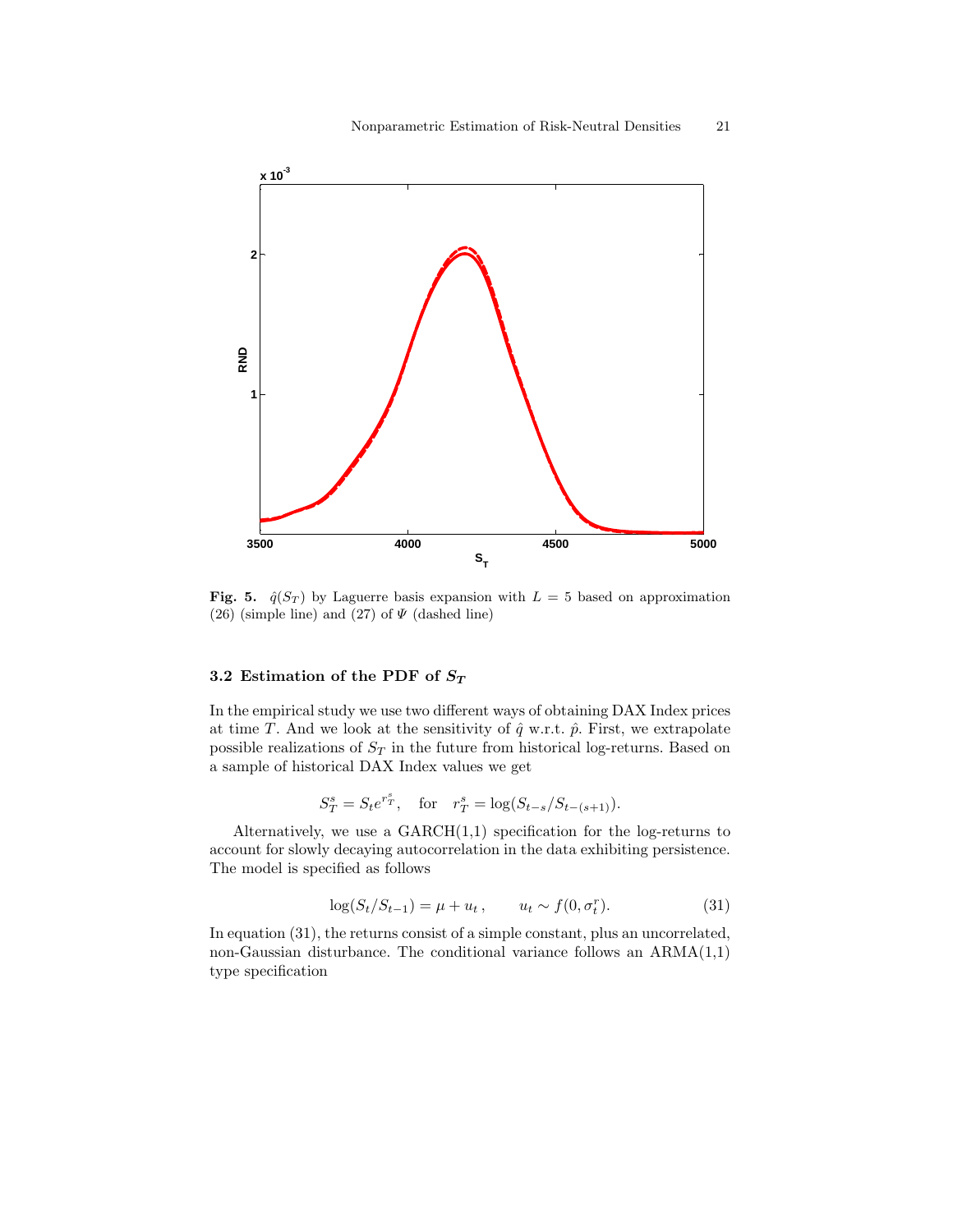

Fig. 6.  $\hat{m}^*(S_T)$  by Laguerre basis expansion with  $L=5$  based on approximation (26) (simple line) and (27) of  $\Psi$  (dashed line)

$$
(\sigma_t^r)^2 = a_1 + a_2 r_{t-1}^2 + a_3 (\sigma_{t-1}^r)^2.
$$
 (32)

We can estimate the parameters of the model  $(\mu, a_1, a_2, a_3)$  and retrieve a time series of stochastic volatilities  $\{\sigma_{t-s}^r\}_{s=1}^J$ . The simulated index prices at time  $T$  are obtained as in  $(3.2)$  above for

$$
r_T^s = r_{t-s} \frac{\sigma_T^r}{\sigma_{t-s}^r}
$$

where we use for the forecasted volatility  $\sigma_T^r$  today's volatility  $\sigma_t$ .

Then the probability density p of  $S_T$  is estimated at each point  $S_T$  using a kernel density estimator

$$
\widehat{p}_h(S_T) = \frac{1}{Jh} \sum_{s=1}^{J} K\left(\frac{S_T^s - S_T}{h}\right)
$$
\n(33)

where  $K$  is a kernel function and the bandwidth is selected similarly to the criteria introduced in Subsection 2.2. The two approaches are illustrated in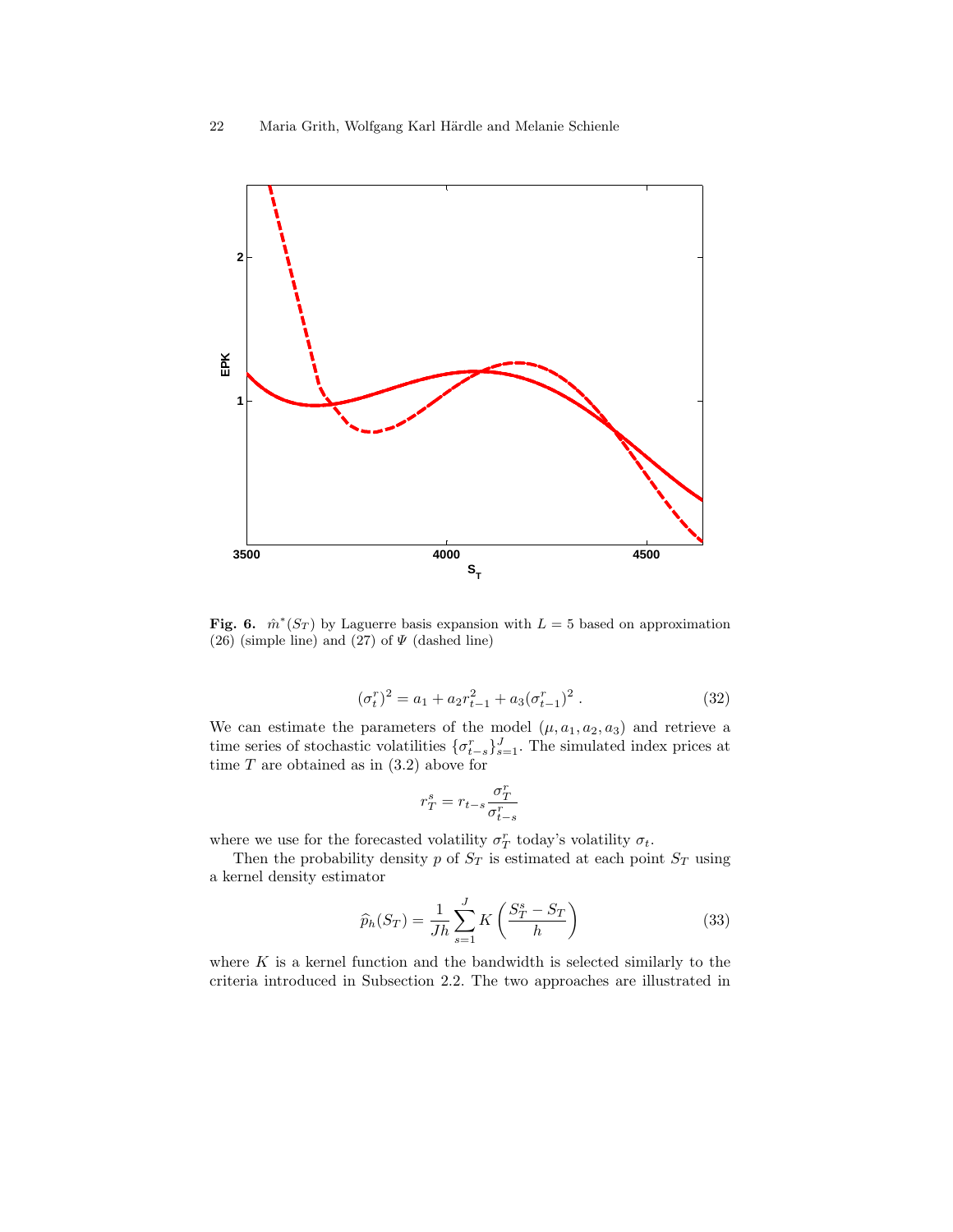

Figure 7. We observe that they differ mainly in the tails for  $p$  which carries over to  $q$  via  $(30)$ .

Fig. 7.  $\hat{q}$  by Laguerre basis expansion with  $L = 5$  (red) and  $\hat{p}$  based on log-returns (simple line) and weighted log-returns (dashed line)

#### 3.3 Choice of tuning parameters

The quality of the obtained series estimators (29) and (30) depends on a suitable choice of the number  $L(n) \to \infty$  for  $n \to \infty$  for given basis functions. Note that the role of  $L$  (or  $L/n$ ) is similar to that played by the smoothing parameter  $h$  for the kernel methods. There are three well-known procedures for a data-driven optimal selection of  $L$ . The first one is Mallows's  $C_L$  as proposed in Mallows (1973): Select  $L_M$  such that it minimizes

$$
C_L = n^{-1} \sum_{i=1}^n \left\{ Y_i - \sum_{l=1}^L \check{\alpha}_l \hat{\psi}_l(X_i) \right\}^2 + 2\sigma^2 (L/n)
$$

where  $\sigma^2$  is the variance of  $\varepsilon$ . One can estimate  $\sigma^2$  by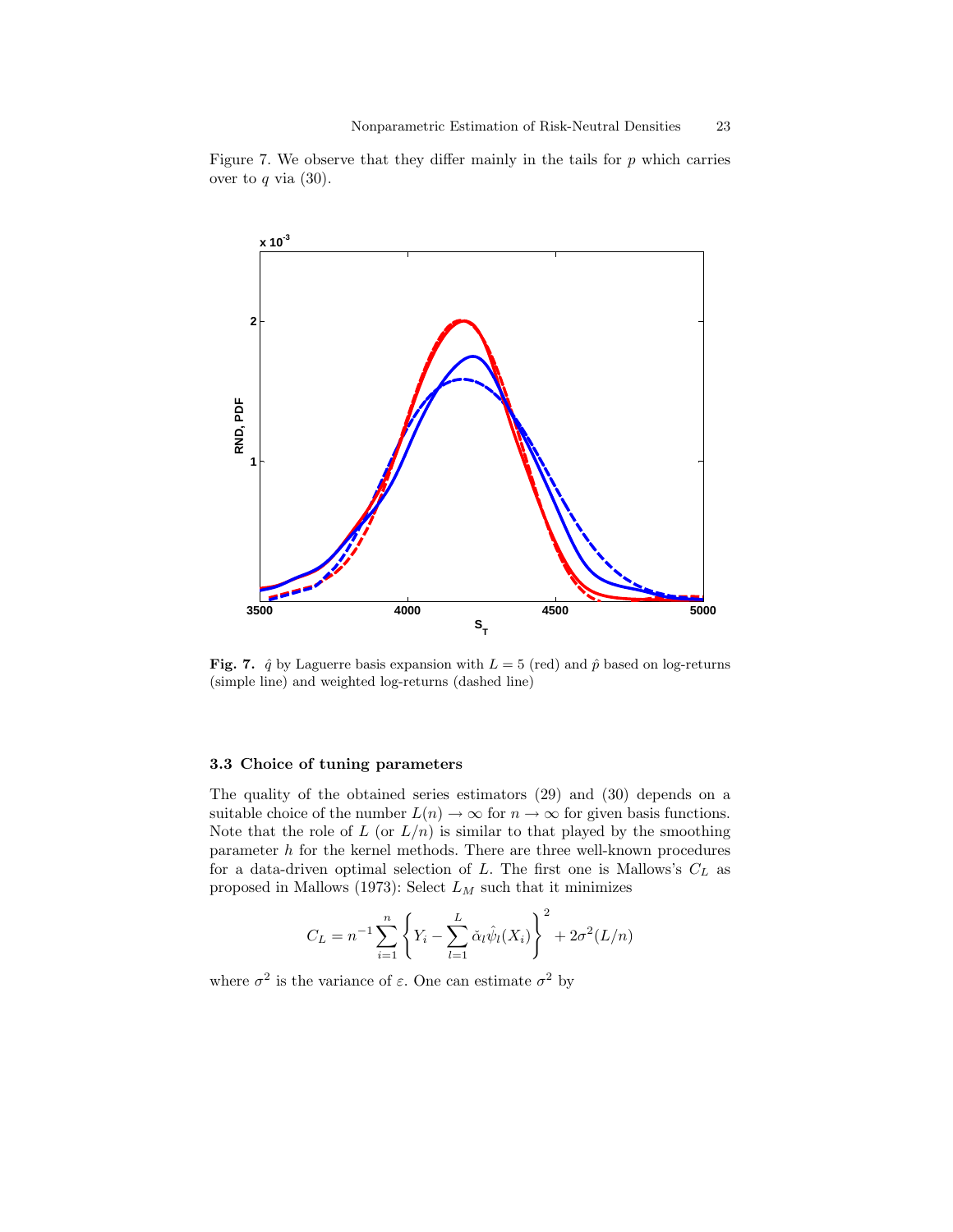$$
\hat{\sigma}^2 = n^{-1} \sum_{i=1}^n \hat{\varepsilon}_i^2
$$

with  $\hat{\varepsilon}_i = Y_i - \sum_l \check{\alpha}_l \hat{\psi}_l(X_i)$ .

A second option is selecting L according to generalized cross-validation suggested by Craven and Wahba (1979). Choose  $L_{GCV}$  minimizing

$$
CV_L^G = \frac{n^{-1} \sum_{i=1}^n \left\{ Y_i - \sum_{l=1}^L \check{\alpha}_l \hat{\psi}_l(X_i) \right\}^2}{\{1 - (L/n)\}^2}.
$$

The last criterion is leave-one-out cross-validation according to Stone (1974): Select  $L_{CV}$  minimizing

$$
CV_L = \sum_{i=1}^{n} \left\{ Y_i - \sum_{l=1}^{L} \check{\alpha}_l^{-i} \hat{\psi}_l(X_i) \right\}^2
$$

where  $\check{\alpha}_l^{-i}$  is the leave one estimate of  $\alpha_l$  obtained by removing  $(X_i, Y_i)$  from the sample.

Li (1987) showed that each of the above three criteria leads to an optimally selected  $L$  in the sense that they all minimize the asymptotic weighted integrated squared error (see  $(16)$ ). In this sense the obtained L are asymptotically equivalent.

#### 3.4 Statistical properties

Series type estimators are designed to provide good approximations in an  $L_2$  sense, see (20). Therefore asymptotic properties as consistency and rates of convergence should be derived from the asymptotic mean squared error. The rate of convergence for the indirect estimator of  $q$  via the pricing kernel depends on the two smoothing parameters h and L.

$$
\int_0^\infty {\{\hat{q}(S_T) - q(S_T)\}^2 dS_T} = \int_0^\infty {\{\hat{m}(S_T)\hat{p}(S_T) - m(S_T)p(S_T)\}^2 dS_T}
$$
  
\n
$$
= \int_0^\infty {\left[\hat{m}(S_T)\{\hat{p}(S_T) - p(S_T)\}\right]^2 dS_T}
$$
  
\n
$$
+ \int_0^\infty {\left[p(S_T)\{\hat{m}(S_T) - m(S_T)\}\right]^2 dS_T}
$$
  
\n
$$
+ \int_0^\infty 2\hat{m}(S_T)\{\hat{p}(S_T) - p(S_T)\}p(S_T)\{\hat{m}(S_T) - m(S_T)\} dS_T
$$

It easily follows from the law of iterated expectations that the third term equals zero. Consequently, the convergence of  $\hat{q}(S_T)$  depends only on the first two terms. Since sup  $\hat{m}(s) = \mathcal{O}_P(1)$  under Assumption 1 given below, the order of convergence for the first term is dominated by  $\{\hat{p}(S_T) - p(S_T)\}^2$ .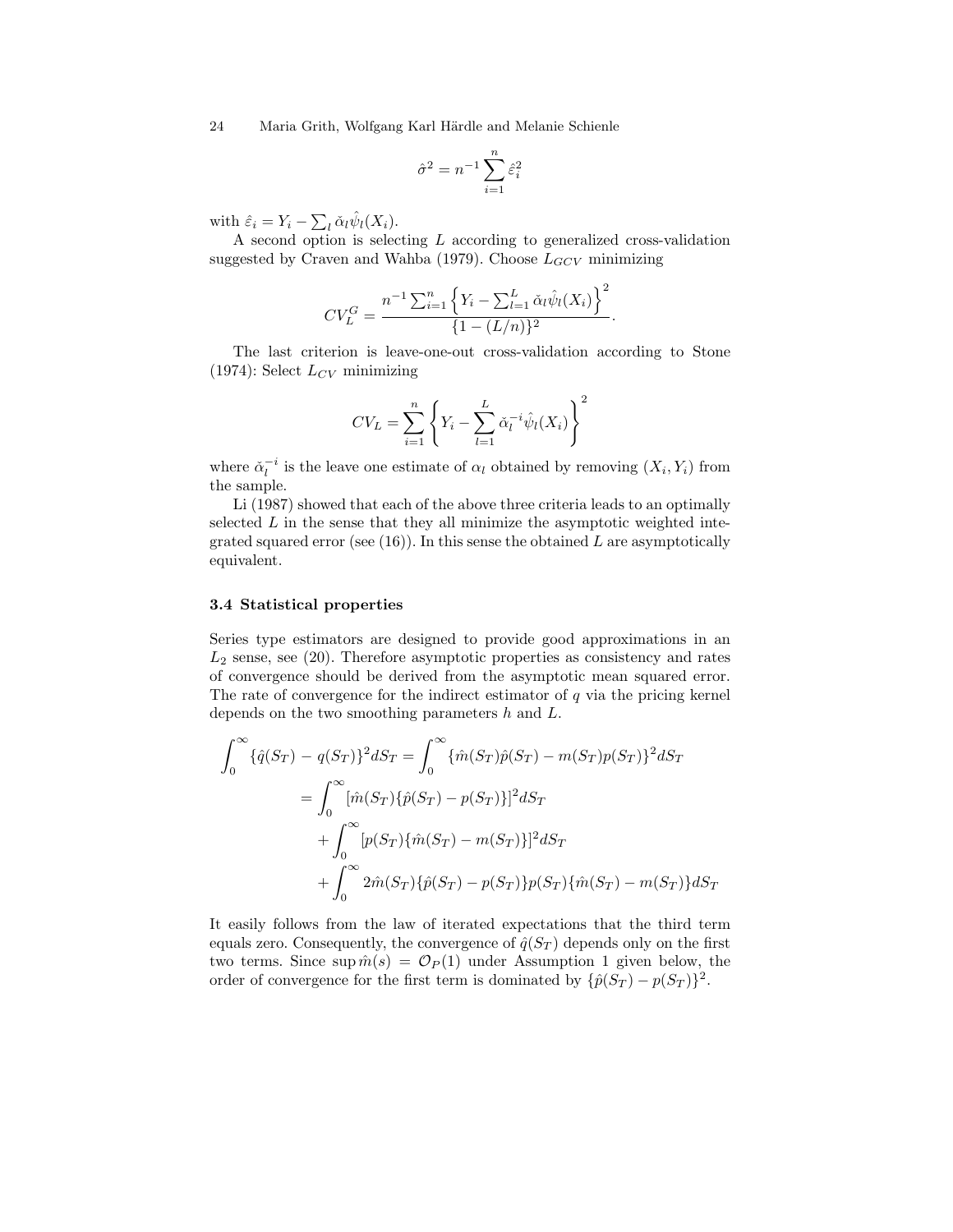**Assumption 1** Suppose that  $p$  is twice continuously differentiable,  $K$  is a second order kernel and the bandwidth is chosen optimally as  $h = cn^{-1/5}$ , for a known constant c.

Then the asymptotic mean squared error for the kernel density estimator is

$$
||\hat{p}_h(x) - p(x)||_2^2 = \mathcal{O}_P(n^{-4/5})
$$
\n(34)

This follows along the same logic as the results for local polynomials in Section 2.1. For further details see e.g. Härdle et al.  $(2004)$ .

The order of convergence for the second term only depends on  $\{\hat{m}(S_T)$  $m(S_T)$ <sup>2</sup> since sup  $p(s) \leq 1$ . The next assumption establishes consistency of  $\hat{m}(S_T)$ .

**Assumption 2**  $\{X_i, Y_i\}$  are i.i.d. observations of  $(X, Y)$ ,  $\text{Var}(Y|X)$  is bounded on  $S$ , the compact connected interval of support of  $X$ . Furthermore p is bounded away from zero and m is  $\nu$ -times continuously differentiable on S. Choose L such that  $L^3/n \to 0$  as  $n \to \infty$ .

Under Assumption 2 it is

$$
\int_0^\infty {\{\hat{m}(S_T) - m(S_T)\} }^2 dS_T = \mathcal{O}_p(L/n + L^{-2\nu}).
$$
 (35)

This result is from Newey (1997) for fixed basis functions  $\psi_l$ . With estimated basis  $(\hat{\psi}_l)_l$  the result still goes through as the convergence of  $\hat{\psi}_l$  to the true  $\psi_l$ is at parametric rate. The i.i.d. assumption is for simplicity of the exposition only. It can be easily relaxed to mixing type of observations.

The theorem below puts (34) and (35) together for an asymptotic result for q.

Theorem 3. Assume that Assumptions 1 and 2 hold. Then the integrated square error (ISE) converges as

$$
\int_0^\infty \{\hat{q}(S_T) - q(S_T)\}^2 dS_T = \mathcal{O}_p(n^{-4/5} + L/n + L^{-2\nu})\,. \tag{36}
$$

# 3.5 Practical aspects for implementation

We illustrate the method using the data described in Subsection 2.4. We consider the univariate regression of  $C$  on the strike price  $X$  for fixed maturity and fixed interest rate. We estimate  $q$  using three different systems of orthogonal basis: Laguerre, Legendre and Chebyshev. We found that the fit of the call price is almost identical for fixed L, while  $\hat{\alpha}$  varies obviously with the series. This little sensitivity with respect to the choice of the basis function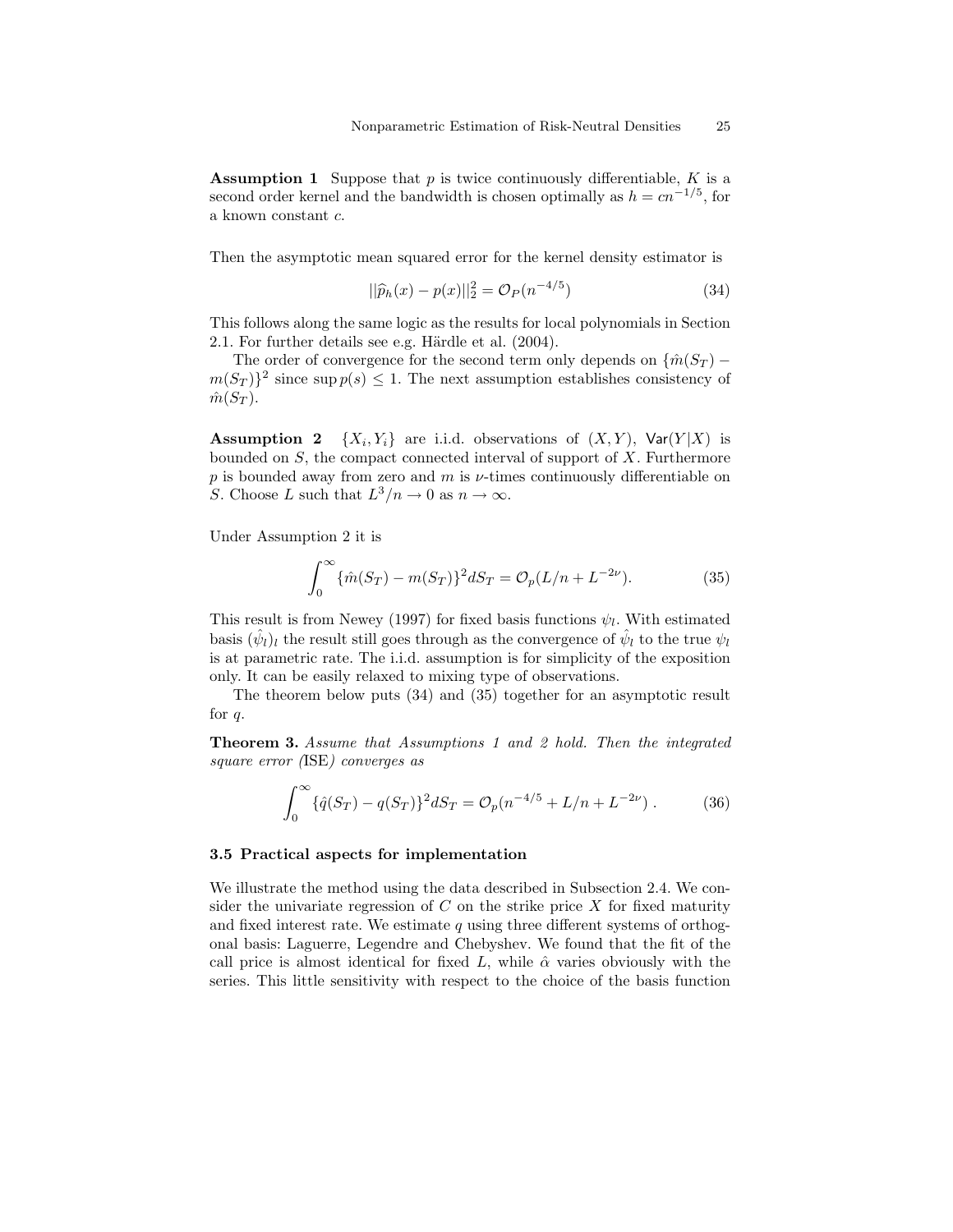holds also for the empirical pricing kernel and the implied risk neutral density. Based on the selection criteria for L from Section 3.3, we have chosen  $L = 5$ . We exemplify the method with Laguerre polynomials. The first two terms are

$$
g_1(x) = 1
$$
  

$$
g_2(x) = 1 - x
$$

The other terms are given by the recurrence relation

$$
g_{l+1}(x) = \frac{1}{l} \left\{ (2l-1-x)g_{l-1}(x) - (l-1)g_{l-2}(x) \right\} \text{ for } l = 2, \cdots, L.
$$

Estimation results are displayed in Figure (5) through Figure (8).



Fig. 8.  $\hat{q}(S_T)$  by local polynomial regression with  $h = 227.59$  in call space (black), by Rookley method  $h = 372.42$  in IV space (green), indirect estimation of the pricing kernel as Laguerre basis expansion with  $L = 5$  (green)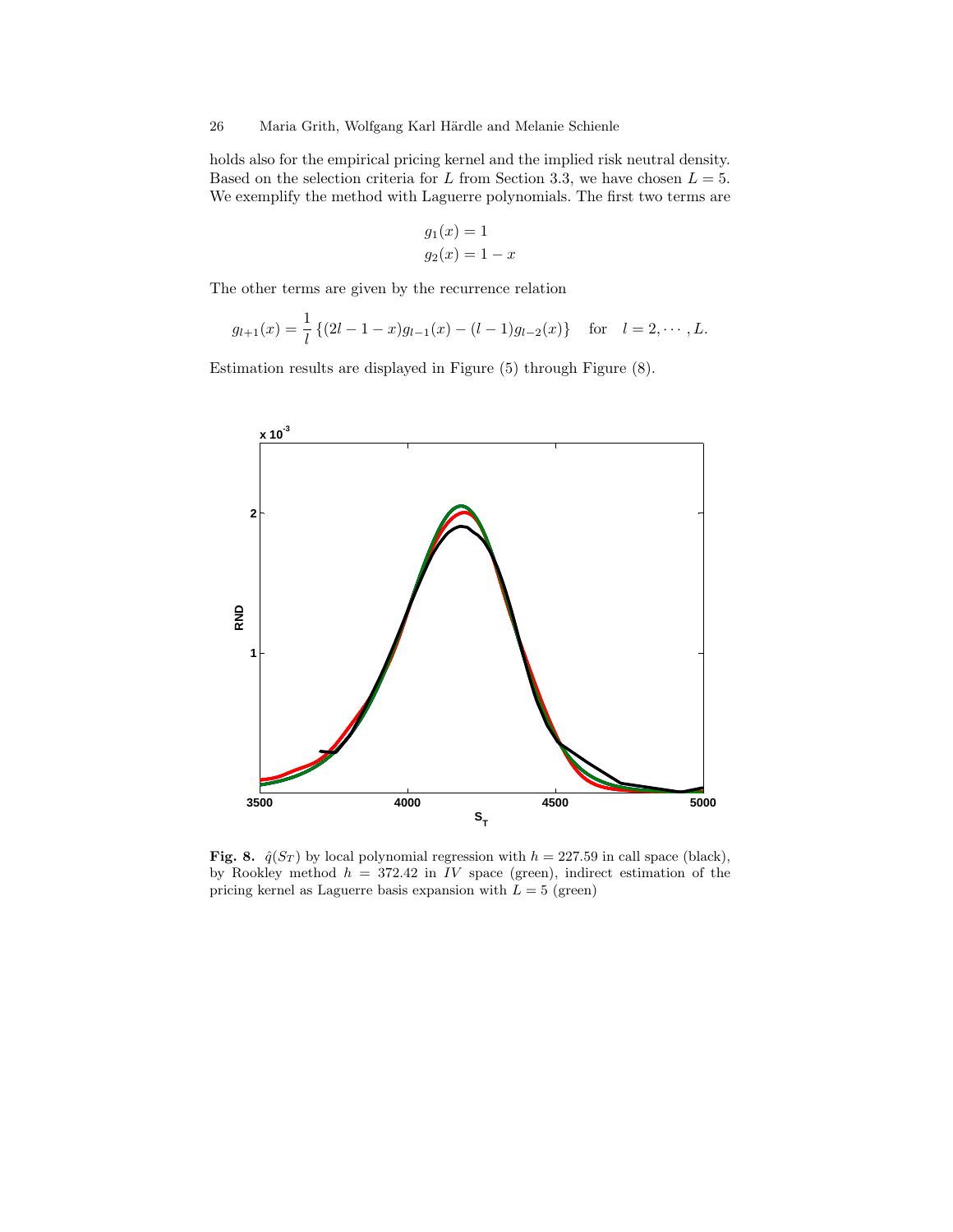# 4 Conclusions

We have studied three nonparametric approaches for estimating the risk neutral density. They are based on fundamentally different techniques: two of them use local features and the third one is based on global curve fitting. For these approaches we have described the estimation methodology and their performance in finite sample, in terms of robustness and stability. Statistical properties of all procedures have been derived and illustrated focusing on practically most relevant aspects.

In terms of comparative performance, figure  $8$  shows estimates of  $q$  using the three methods we discussed in this article for suitable choices of tuning parameters. While all three nonparametric methods yield similar results, there still are some peculiarities. As we have seen so far, kernel methods for the estimation of  $q$  in implied volatility space work much better than those which smooth in the call price space. Local polynomial methods applied to call prices yield estimates which are highly sensitive to the choice of the bandwidth. Furthermore, extrapolation in the tails gives wiggly estimates unless we increase the bandwidth considerably. This comes at a high price of increased bias. In comparison to this, when we smooth in implied volatility space, the Rookley method yields a more stable estimate with respect to the choice of bandwidth and performs also better in the regions with sparse data. Estimation of risk neutral density based on the pricing kernel yields relatively stable results in small samples with respect to the choice of the basis function. The center distribution exhibits little sensitivity to the choice of basis functions, whereas the tails are highly sensitive due to scarcity of observations at the boundaries. This problem can be solved by imposing constraints on the estimator, as explained in the end of Section 2. Generally, series type methods should be preferred when performing constrained estimation.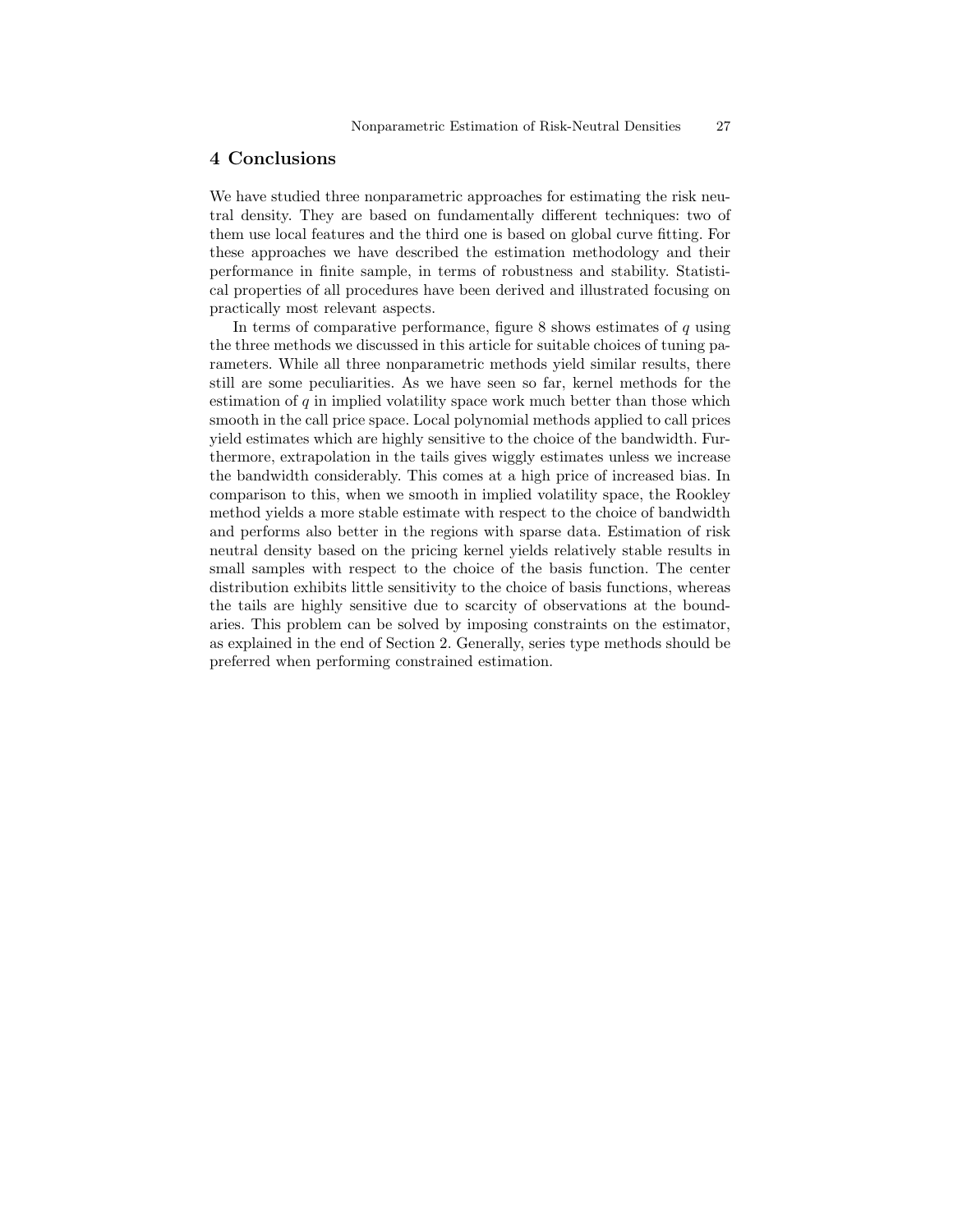## References

- 1. Aït-Sahalia, Y. and Duarte, J. (2003) Nonparametric option pricing under shape restrictions. Journal of Econometrics 116: 947
- 2. A¨ıt-Sahalia, Y. and Lo, A. W. (1998) Nonparametric estimation of state-price densities implicit in financial asset prices. Journal of Finance 53: 499-547
- 3. Aït-Sahalia, Y. and Lo, A. W. (2000) Nonparametric risk management and implied risk aversion. Journal of Econometrics 94: 9-51
- 4. Arrow, K. J. (1964) The role of securities in the optimal allocation of riskbearing. Review of Economic Studies 31: 91-96
- 5. Bates, D. S. (1996) Jumps and stochastic volatility: Exchange rate processes implicit in deutsche mark options. Review of Financial Studies 9(1): 69-107
- 6. Black, F. and Scholes, M. (1973) The Pricing of Options and Corporate Liabilities. Journal of Political Economy 81: 637-654.
- 7. Breeden, D. T. and Litzenberger, R. H. (1978) Prices of state-contingent claims implicit in option prices. The Journal of Business 51(4): 621-651
- 8. Brown, D.P. and Jackwerth, J. C. (2004) The pricing kernel puzzle: Reconciling index option data and economic theory. Manuscript
- 9. Campbell, J., Lo, A. and McKinlay, A. (1997) The econometrics of financial markets. Princeton University Press, Princeton, New Jersey
- 10. Debreu, G. (1959) Theory of value: An axiomatic analysis of economic equilibrium. Yale University Press, New Haven
- 11. Engle, R. F. and Rosenberg, J. V. (2002) Empirical pricing kernels. Journal of Financial Economics 64: 341-372
- 12. Fan, J., and Gijbels, I. (1996) Local polynomial modelling and its applications. Chapman and Hall, London
- 13. Fengler, M. R. (2005) Semiparametric modeling of implied volatility, Springer Finance
- 14. Grith, M., Härdle, W. and Park, J. (2009) Shape invariant modelling pricing kernels and risk aversion. SFB649DP2009-041. Submitted to Journal of Financial Econometrics on 1 June 2009
- 15. Härdle, W. (1990) Applied nonparametric regression. Econometric Society Monographs No. 19. Cambridge University Press
- 16. Härdle, W. and Hlavka, Z. (2009) Dynamics of state price densities. Journal of Econometrics 150: 1-15
- 17. Härdle, W., Müller, M., Sperlich, S. and Werwatz, A. (2004) Nonparametric and Semiparametric Models. Springer Verlag, Heidelberg
- 18. Härdle, W., Okhrin, Y. and Wang, W. (2009) Uniform confidence for pricing kernels. SFB649DP2010-003. Submitted to Econometric Theory on 1 January 2010
- 19. Heston, S. (1993) A closed-form solution for options with stochastic volatility with applications to bond and currency options. Review of Financial Studies 6: 327-343
- 20. Jackwerth, J. C. (1999) Option-implied risk-neutral distributions and implied binomial trees: a literature review. Journal of Derivatives 2: 66-82
- 21. Jackwerth, J. C.(2000) Recovering risk aversion from option prices and realized returns. Review of Financial Studies 13: 433-451
- 22. Li, K. C. (1987) Asymptotic optimality for  $c_p$ ,  $c_l$ , cross-validation and generalized cross-validation: Discrete index set. Annals of Statistics 15: 958-975